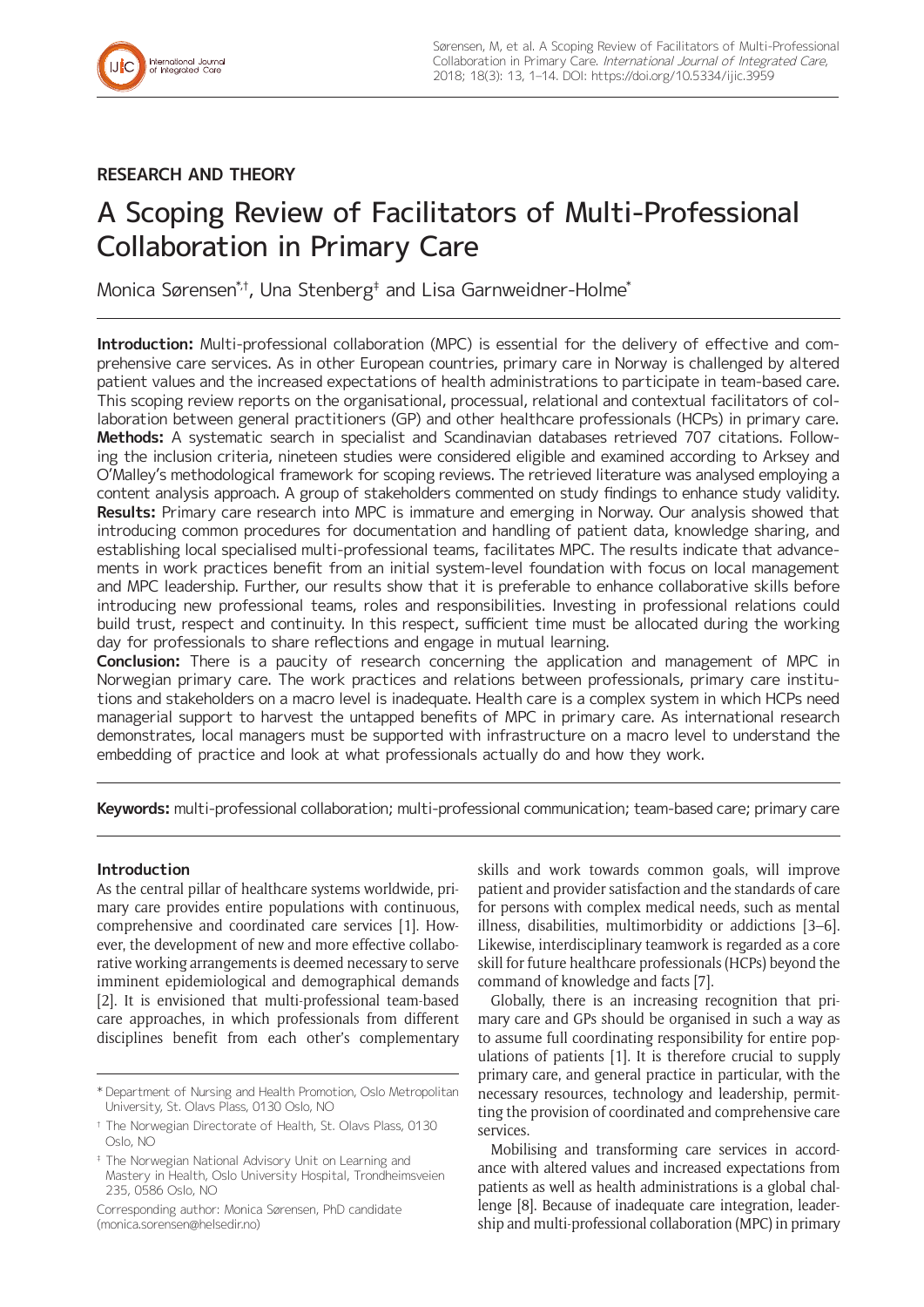and secondary care, the needs of Norwegian patients for coordinated and integrated primary care services are not being sufficiently met [9–12]. One of the main challenges is the lack of collaborative procedures across institutions and the delayed implementation and adoption of technology [13]. For example, homecare nurses (HCN), accident & emergency departments (A&Es), pharmacies and general practices have different and separate electronic health records. To better understand what advancements are necessary to successfully improve MPC, we have explored literature that reports HCPs' experience of professional collaboration involving GPs in Norwegian primary care. In particular, we have evaluated the relational, processual, organisational and contextual dimensions of professional collaboration, inspired by Reeves et al's framework for interprofessional collaboration [14]. Previous application of this framework has been used, for example, in studies describing the perspectives of GPs of their role in the primary care team, the factors that facilitate and hinder teamwork [15] and in examining the perspectives and experiences of family health team members regarding inter-professional collaboration and perceived benefits [16].

When studying the healthcare system, understanding system-level coordination and the relational and functional aspects of the system is fundamental. Reeves et al's framework describes the organisational, relational, contextual and processual domains of professional collaboration. The **organisational** aspect pertains to factors affecting the local organisational environment in which professionals work. The **relational** domain is linked to how factors such as power, hierarchy, socialisation, leadership and participation in collaborative practices are understood. The **contextual** level depends upon national, regional, political or professional authorities and the priorities they have that foster collaboration, such as policy papers, strategies, funding or support of local multi-professional activities. **Processual** aspects of collaboration are those pertaining to time, space, proximity, task complexity and how this affects teamwork.

To our knowledge, this is the first scoping review to explore the facilitators of MPC between GPs and other HCPs in primary care in a Nordic country. We acknowledge that there are many international publications that target the facilitators and barriers of multi-professional care. Nonetheless, implementation of multi-professional teamwork and education remains a global challenge [17]. This study brings important perspectives on critical organisational, relational, contextual and processual domains of MPC from a healthcare system in which multi-professional collaboration is emerging.

## **Aim and review questions**

The purpose of this scoping review is threefold: First, we will fill in the gaps of knowledge regarding which professionals are involved in MPC with Norwegian GPs and explore their collaborative procedures. Second, we will identify the organisational, processual, relational and contextual facilitators which promote the collaboration of GPs with other HCPs in Norwegian primary care as experienced by the involved professionals. Third, the comments

of national stakeholders on the findings and comparison of the results with international literature will be performed to demonstrate potential policy implications for improving collaborative practice in primary care.

Our research questions were as follows:

- What are the characteristics (study design, methodology and participating HCPs) of studies involving the participation of GPs in MPC in Norwegian primary care?
- From the perspective of HCPs working in Norwegian primary care, what are the main organisational, processual, relational and contextual facilitators pertaining to MPC involving GPs?

## **Methods**

#### **Design and settings**

We followed Arksey & O'Malley's and Colquhoun et al's frameworks for performing scoping reviews [18, 19]. Scoping reviews are useful for mapping the main sources and key concepts of heterogenic or emerging fields of research and to demonstrate research areas in which there are a dearth of evidence for policy makers, practitioners and consumers. The framework suggested by Arksey & O'Malley offers five stages in which to carry out a scoping review. Stage 1: Identifying the research question. Stage 2: Identifying relevant studies. Stage 3: Study selection. Stage 4: Charting the data. Stage 5: Collating, summarising and reporting the results. An additional sixth optional element is that of consultation with practitioners and consumers. We sought publications involving GPs in MPC in primary care, published in international, Scandinavian and Norwegian professional journals, as well as municipal and governmental reports. Quality appraisal does not typically restrict the inclusion of studies in scoping reviews [19]. The aim of this review was to identify the range and subject matter of literature in the topic of interest. Thus, study quality, design or methodology did not affect study inclusion.

Norwegian health and social care provides universally-accessible public services in accordance with the Scandinavian Welfare Model and has one of the highest densities of physicians and nurses in Europe [20, 21]. Norwegian municipalities enter into contracts with individual, self-employed GPs, who receive a combination of capitation ( $\sim$ 35% of income), fee-for-service ( $\sim$ 35%), and out-of-pocket payments from patients (~30%) [22]. The average general practice has 3.6 GPs, 0.8 medical secretaries per GP and an average of 1,130 patients [23, 24]. Compared to Finland and Sweden, where specialist nurses have extensive responsibilities for the care of persons suffering from common chronic diseases such as diabetes, asthma and chronic obstructive pulmonary disease (COPD), nurses in Denmark and Norway are not traditionally delegated independent tasks in general practice. This may be due to the professional culture and to a lack of reimbursement for nursing services in general practice [10].

#### **Identifying relevant studies**

We performed several pilot searches to improve the final search as outlined by Colquhoun et al. (keywords and databases can be found in **Table 1**) [19]. Adjustments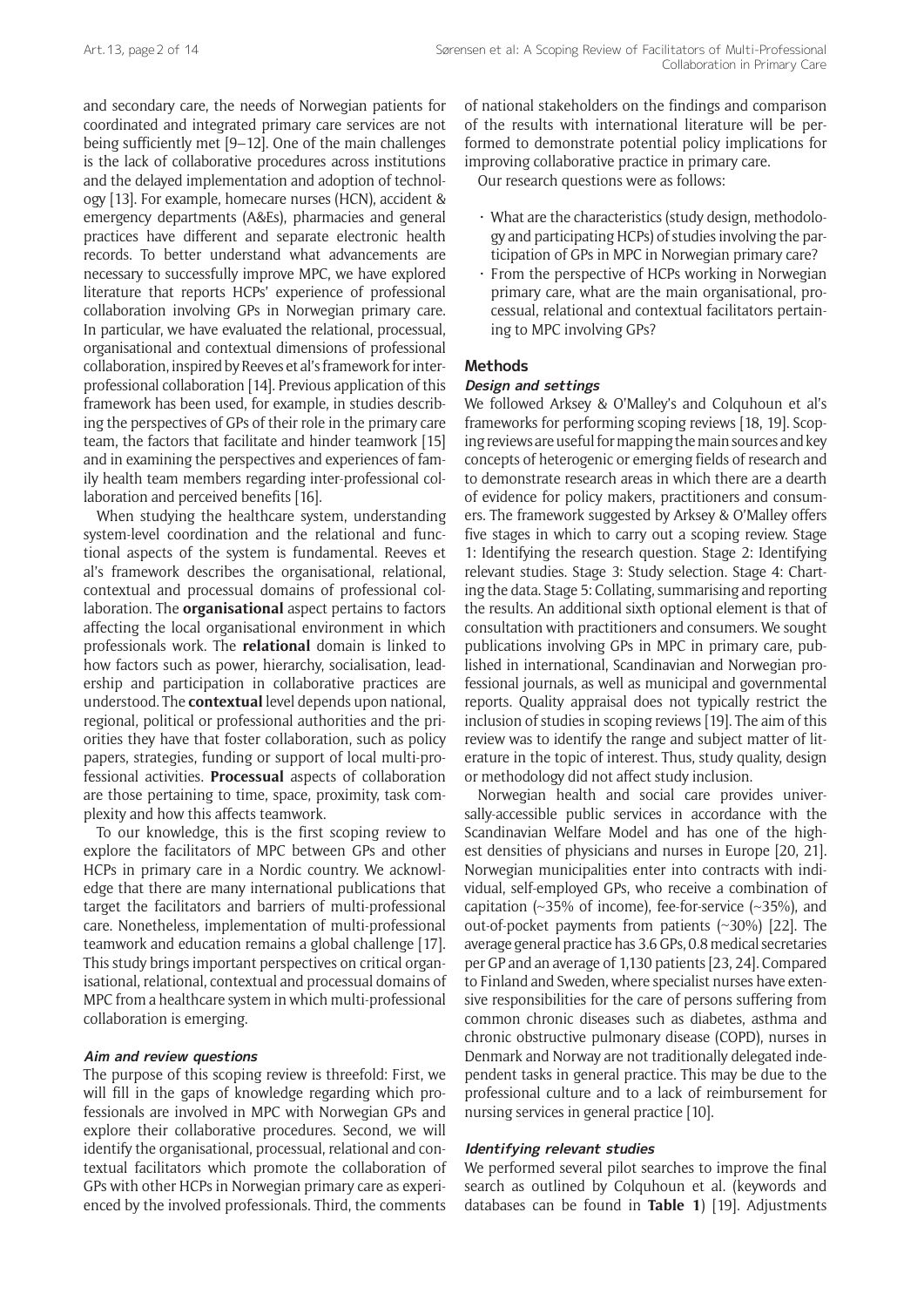**Table 1:** Keywords and research databases used in systematic searches.

| <b>Keywords</b>                | Databases (from 2000 -<br>week 3 to July 2017) |  |  |
|--------------------------------|------------------------------------------------|--|--|
| "Family Physician"             | MEDLINE (OVID)                                 |  |  |
| "General Practice"             | CINAHL (OVID)                                  |  |  |
| "Primary Care"                 | <b>FMBASE</b>                                  |  |  |
| "Dietitians"                   | Epistemonikos                                  |  |  |
| "Laboratory staff"             | <b>PSYCHINEO</b>                               |  |  |
| "Medical laboratory personnel" | Web of Science                                 |  |  |
| "Medical secretaries"          |                                                |  |  |
| "Nurses"                       |                                                |  |  |
| "Nutritionists"                |                                                |  |  |
| "Occupational therapists"      |                                                |  |  |
| "Physical therapists"          |                                                |  |  |
| "Social workers"               |                                                |  |  |
|                                |                                                |  |  |

"Pharmacists"

involved removing specifications (diagnoses) from target groups concerning multi-professional follow-up, specifying the professionals' background and adjusting the publication time limit. These refinements were developed in consultation with an experienced medical librarian.

The search strategy may be found in Appendix 1. The Scandinavian databases SveMed and NorArt were manually searched using the same terms and criteria. Manual searches were also performed in the websites of Norwegian governmental bodies and municipalities. In addition, reference lists of the articles screened in full text were reviewed.

#### **Study selection**

Articles in English, Norwegian, Swedish or Danish describing MPC in primary care in Norway published after 2000 until July 2017 were sought. For the purpose of this selection, MPC was defined as any cooperation between two or more professionals involving patient care or quality improvement of patient care. Abstracts obtained from the initial searches were independently reviewed by two investigators (US and MS). During the abstract review process, the merits and significance of articles for which there was disagreement were discussed until both investigators agreed. Reference lists of reviewed articles were manually examined for further studies by MS. Articles that reported from the perspective of secondary care or that lacked GP involvement were immediately excluded, as well as single abstracts, comments, study protocols and posters.

#### **Charting the data**

Full-text articles were reviewed by two independent investigators who met regularly to discuss study inclusion (US and MS). A data extraction form was developed by the same two investigators based on experience and by using the included studies to continuously adjust the form. The form facilitated the comparison and analysis of data from the chosen articles and was revised throughout the reporting process to improve accuracy and specificity of the analysis. Data extraction and coding were mainly performed by MS over several rounds and reviewed by US (see Appendix 2 for the full data extraction form). Numerous discussions were held between investigators during the extraction stage to confirm the consistency of the extracted information with the aim of the study. All extracted information was registered and compiled in an electronic spreadsheet. We followed the suggestion by Colquhoun et al. of collating and presenting data in three stages: 1. Descriptive numerical summary analysis and qualitative content analysis. 2. Reporting of results referring to the research questions. 3. Interpreting the implications of the findings for future research, practice and policy [19].

#### **Collating, summarising and reporting the results**

This is a mixed methods–mixed research scoping review in that it reports findings from qualitative, quantitative and mixed methods studies and the mode of synthesis uses qualitative and quantitative approaches to integrate these findings [25]. A content analysis guided the data interpretation, which focused on the main organisational, processual, relational and contextual facilitators of MPC as described in the retrieved publications [26]. Colquhoun et al. recommend that consulting stakeholders is an essential step before disseminating the results of scoping reviews. The purpose of the consultations was to broaden our understanding of the results and improve study validity. Stakeholder names, titles and positions are given in Appendix 3.

#### **Literature selection overview**

In total, 707 titles or abstracts were identified. Fulltext papers of 83 articles were retrieved from the main searches for detailed evaluation. Another twelve citations were detected by examining reference lists. Two studies were identified through manual searches in governmental websites [27, 28]. Thus, 97 full-text articles were screened before two investigators individually agreed that 19 studies, published between 2000 and 2017, met the eligibility criteria. **Figure 1** provides a Prisma flowchart of the literature selection process.

## **Results**

This scoping review sought to explore HCPs' experience of MPC involving GPs in Norwegian primary care. In particular, the review examined professionals' perceptions of the organisational, processual, relational and contextual facilitators of collaboration that will help advice policy development and a successful implementation of MPC.

## **Descriptive summary of study characteristics and involved participants**

None of the included studies involved a team-based care intervention within general practice. Hence, studies either involved GPs collaborating with other HCPs outside gen-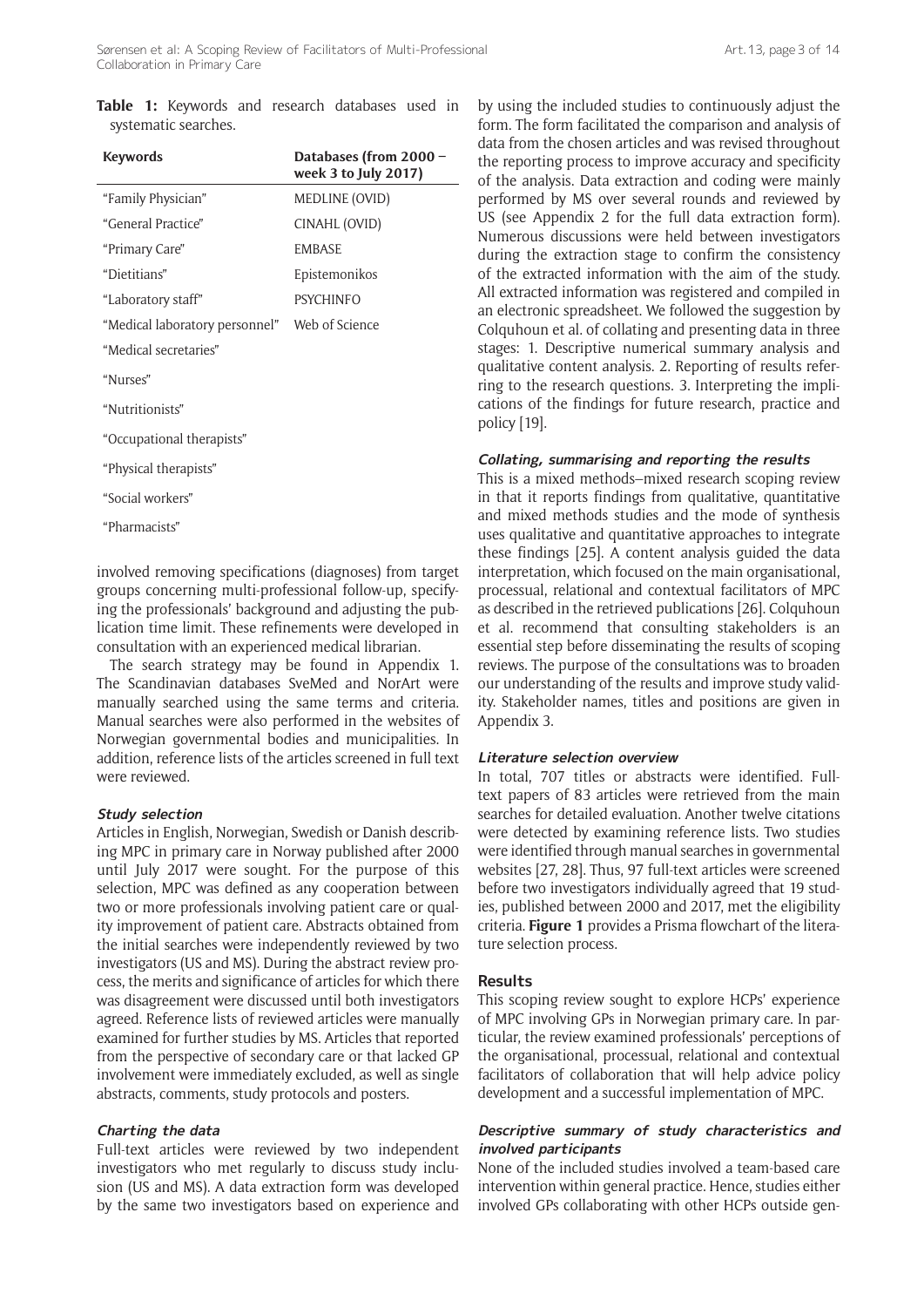

Figure 1: Search flow for multiprofessional collaboration in primary care involving general practitioners experiences.

**Table 2:** Study design and distribution of participants.

|                             | Mixed methods <sup>*</sup><br>$(N = 6)$ | $(N = 10)$ | Qualitative Quantitative<br>$(N = 3)$ | <b>Total</b><br>$(N = 19)$ |
|-----------------------------|-----------------------------------------|------------|---------------------------------------|----------------------------|
| GPs/physicians              | 334                                     | 61         | 1,663                                 | 2,058                      |
| Nurses $\frac{5}{3}$        | 1.017                                   | 68         | 789                                   | 1,874                      |
| <b>CPWs</b>                 | 519                                     |            |                                       | 519                        |
| Physiotherapists            |                                         | 28         |                                       | 28                         |
| Secretaries/lab. assistants |                                         | 21         |                                       | 21                         |
| <b>Patients</b>             | 474                                     | 179        | 554                                   | 1.207                      |

*GP: General practitioner; CPW: Child protection worker.*

One study did not report the distribution of responders among GPs, HCNs and municipal case managers ( $n = 32$ ) (35).

§ Includes HCNs, managers in homecare services and cancer coordinators.

eral practice or they reported from non-interventional collaboration in general practice, e.g. initiatives of quality development. The number of participants in the studies retrieved varied from 7 [29] to 1,633 [30]. Eleven studies involved an intervention, the remaining eight aimed to describe HCP's experience of MPC. Twelve studies were published in Norwegian only.

Six studies reported both qualitative and quantitative data [31–36], ten qualitative only [27, 29, 37–44], and three quantitative only [28, 30, 45]. The numbers and characteristics of the participants involved in the included publications are given in **Table 2**.

All the mixed methods studies used questionnaires on data collection. Two studies performed focus-group or individual interviews in conjunction with the questionnaire. Studies following a qualitative design used a variety of data collection methods: focus groups, descriptive exploratory design, questionnaires, meeting reports, comments from patients' medical records, narratives, telephone interviews, observations and semi-structured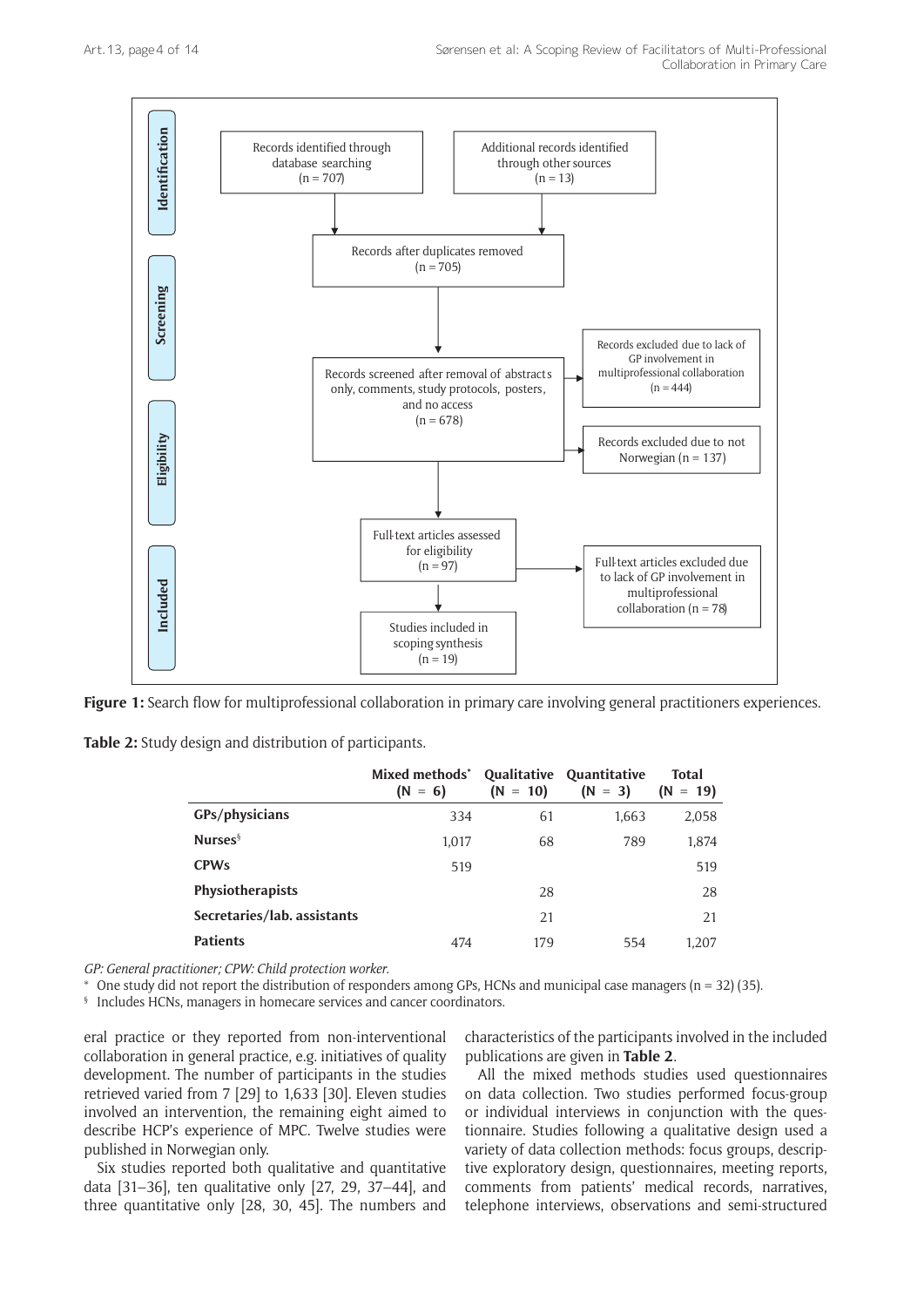#### **Table 3:** Organisational, processual, relational and contextual facilitators of MPC in primary care.

#### **Organisational facilitators of multi-professional collaboration**

- Establish **procedures** for inter-professional meetings and documentation and handling of patient data (e.g. e-communication)
- Facilitate **knowledge sharing** between disconnected professionals
- Establish local, specialised **multi-professional teams**
- Establish system-level foundation that **supports local management and leadership** of MPC

#### **Processual facilitators of multi-professional collaboration**

- Enhance **collaborative skills** before introducing new professional teams, roles and responsibilities
- Develop **common quality-management systems** across institutions
- Allocate sufficient **time** for professionals to share reflections and engage in mutual learning

#### **Relational and contextual facilitators of multi-professional collaboration**

- Invest in **professional relations** that build trust, respect and continuity
- Improve professionals' **knowledge of each other's skills and roles** through inter-professional education
- **Educate patients** about the benefits of MPC

interviews. The three quantitative studies followed a questionnaire-based, cross-sectional group comparison design.

Appendix 4 presents the aims, design and study conclusions of the included interventions and surveys.

#### **Facilitators for multi-professional collaboration in primary care**

This review retrieved a heterogenic collection of literature illustrating team-based care as an emerging and understudied field of research. The identified studies depict important organisational, processual, relational and contextual facilitators applicable to the emerging field of multi-professional education and collaboration. The findings are summarised in **Table 3**.

Organisational facilitators of multi-professional collaboration Organisational capabilities and structures describe dynamic elements in the local environment subject to the success of integrated care delivery and the support of MPC [46, 47].

Collaborative practice is effective when there are opportunities for shared decision-making and routine meetings [48]. We found that professionals working in different primary care institutions lacked a shared *modus operandi* for documentation and handling of patient data, shared decision making [27, 29, 31, 33, 35] and e-communication [44, 45]. One study suggested that secondary care should develop protocols and individual patient care plans at discharge, which may facilitate uniform cancer rehabilitation in municipal health and social services [31]. Two studies addressed e-messaging between HCNs and GPs [44, 45]. Results from the study of Borgen et al. indicated that e-messages increased the frequency, quality and inter-professional interaction between GPs and nurses [44].

The results showed that joining currently disconnected professionals, extending their professional responsibilities and facilitation of knowledge sharing are untapped resources in primary care that could increase the level of work satisfaction of professionals [27, 40], quality of care [28, 32, 42, 43] and improve preventive care planning [32, 38]. However, the habitual way in which professionals operate must be synchronized and their modes of communication systemised. For example, in Magnussen's study, GPs were concerned about interrupted communication of patient care information following the introduction of point-of-contact-nurses, which potentially posed a threat to patient safety [27].

Most studies in this review were locally initiated without system-level foundation. Several studies reported that inadequate leadership inhibited new methods of MPC implementation [48, 49]. There was a consistent lack of system- and policy-level support for integrating the projects with the overall municipal health and social care system. For example, the implementation of cancer coordinators and their services was not sufficiently publicised by local authorities and the HCPs had to dedicate time to implementing and notifying other primary care professionals about their services [36]. Quality improvement projects in general practice were terminated due to lack of municipal leadership [39] and a well-functioning teambased model for diabetes care was not shared and scaled up [41].

#### Processual facilitators of multi-professional collaboration

Processual aspects of collaboration pertain to situational factors such as time, proximity and task complexity. Several studies sought to enhance the professional skills of physicians and non-physician professionals by introducing new work alliances and responsibilities which paved the way for shared learning either within institutions, e.g. nurses commencing diabetes controls in general practice [41] or across institutions, e.g. pharmacists participating in medical reviews in case conferences with GPs and nurses [43]. The success of introducing new skill mixes depends on the collaborative skills of all members of the team [48]. Another critical determinant for succeeding in improving MPC relates to the professionals' time [49]. In several studies, HCPs engaged in quality development after their working hours or reported that finding time during the day was an obstacle to participating in sharing reflections and learning from collaborative partners [35, 38, 39, 43].

Extending the roles of professionals may improve the quality of care. One study reported the advantages of introducing new working practices to improve quality improvement projects in general practice [40]. By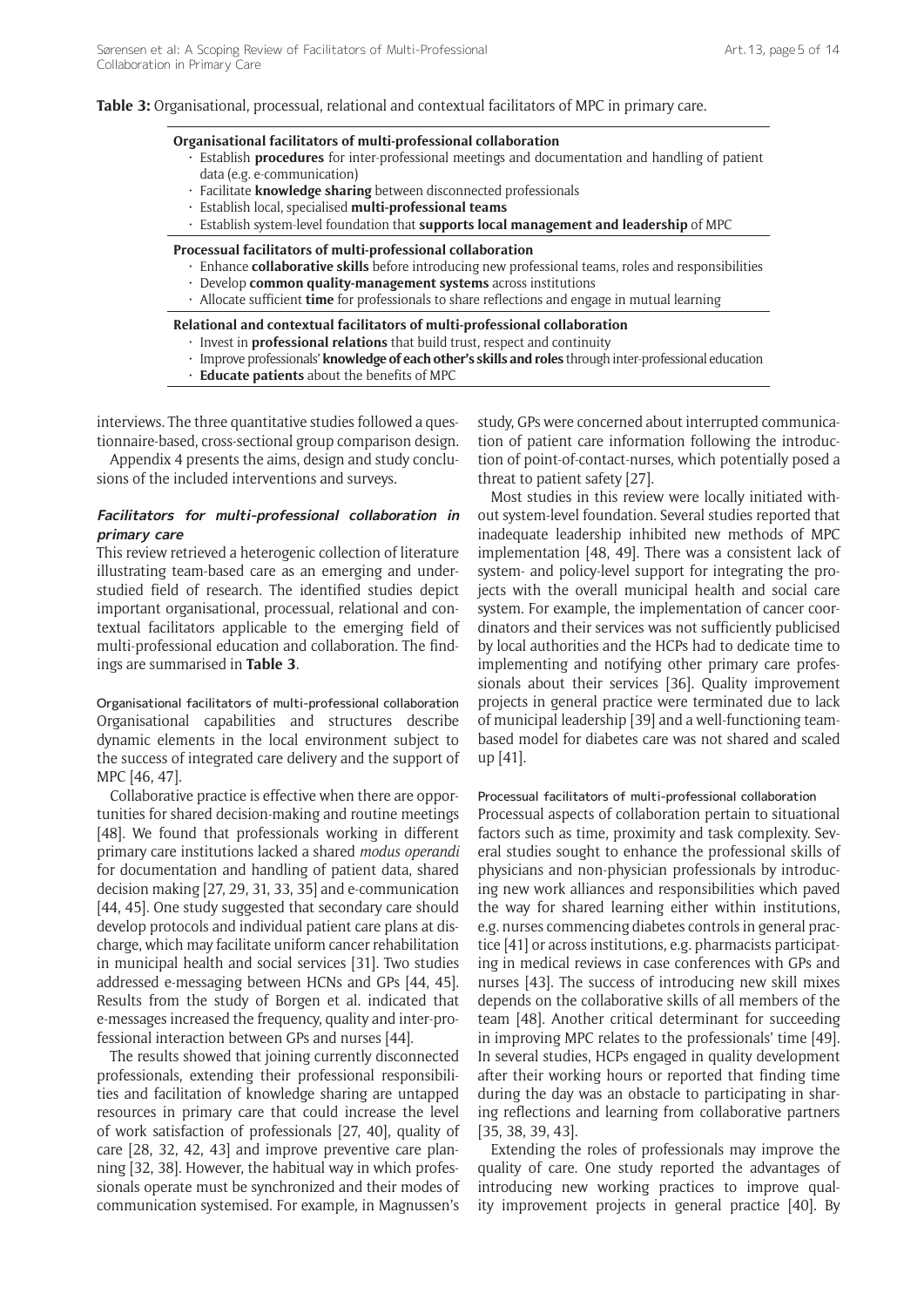engaging all staff members, the practice managed to reduce the number of errors considerably and improve the practice's collaboration with the HCSs. Another example of quality improvement was the establishment of local multi-professional dementia teams which increased the number of dementia diagnoses [32], whereas Syse & Moshina's study showed that extending nurses responsibilities may improve municipal cancer rehabilitation [36]. The study by Bell et al. showed that nurses and GPs were unaware of the benefits of engaging pharmacists in reviewing the pharmacological therapy of patients with multimorbidity and polypharmacy [43].

The collaboration between HCNs and GPs was reported as being challenging in several studies [27, 28, 35, 42, 44]. Nurses in particular reported that contacting GPs was difficult and time consuming [42, 44]. However, with processual changes and new routines, the collaboration was improved [27, 28]. For example, entrusting specific HCNs to act as a point of contact with the GPs on behalf of all the other nurses reduced the number of phone calls between HCS and general practice, increased collaborative efficiency and reduced the amount of unnecessary medication for patients receiving HCS [28]. In Kvamme & Lothe's study, a shared quality-management system covering local care procedures in HCS and general practice was developed to improve communication and coherency in clinical procedures [35].

## Relational and contextual facilitators of multi-professional collaboration

Relational and contextual facilitators were found to be closely connected. New skill mixes and expansion of the professional's roles requires a cultural transformation of GPs' approach to other professionals. From being used to working and accommodating most patients' needs independently, GPs must acknowledge that collaboration with non-physician professionals may offer patients more targeted health care [31, 32, 41]. As an example, two studies highlighting the collaboration between GPs and physiotherapists reported poor levels of communication, knowledge and collaborative working arrangements between these professions [29, 33]. Both groups of professionals reported confusing jargon and use of terminology. The physiotherapists complained about the GPs' inadequate description of patients' symptoms and that diagnostic codes were of little use when referring patients with vague and complex complaints to a physiotherapist. The authors called for a discontinuation of the hierarchical and powerrelated dynamics between the two groups of professionals and the establishment of new collaborative procedures for referrals from GPs and reports from physiotherapists to increase the level of satisfaction and the perception of the usefulness of collaborating with each other. In this regard, investing in the professional's partnerships and knowledge of each other's skills and roles is a relational as well as a processual facilitator for collaboration.

While time was found to be an important processual facilitator for MPC, important relational dimensions were trust, respect, collaborative skills (e.g. focusing on sharing knowledge, being open to others influencing your

decisions, appreciating each other's efforts and trusting each other's skills) and physical proximity [29, 34, 40]. Interestingly, we found that more extensive experience of practice enhanced the non-physician's perception of the quality of collaboration and communication with GPs [36]. Similarly, GPs satisfaction with the collaboration with nursing homes positively correlated with relational continuity [30]. The implementation of new interventions was also found to be easier in municipalities in which the HCPs were already well known among the target group [38]. This could indicate a culture of scepticism and a lack of curiosity and openness among different professional disciplines. For example, in the study by Magnussen, in which nurses and GPs had monthly meetings about roles and responsibility, nurses experienced an increased endorsement of their professional work and an increased willingness by GPs to discuss a broader range of topics, compared to their regular interaction with GPs [27]. Thus, investing in inter-professional relationships may have positive effects on the level of professional work satisfaction.

## **Discussion**

This comprehensive scoping review revealed a shortfall in published research about the collaboration of GPs with other HCPs in primary care. The included studies provide some generalisable facilitators from a range of examples of MPC in primary care. The spectrum of initiatives reflects a healthcare system progressing towards integrated care delivery and its readiness for change and organisational maturity, which are different from systems that represent integrated care sustainment. The advancement of integrated care requires an understanding of the underlying adaptive organisational, processual, contextual and relational capabilities that support collaboration at the micro (patient, provider), meso (organisational/institutional) and macro (system/policy) level [50] The limited number of identified publications clearly highlights the need for further exploration of this area of the Norwegian healthcare system.

#### **Improving collaborative practices requires systemlevel infrastructure**

Developing new organisational infrastructure is crucial in integrated care delivery [47, 51]. It has been proposed that creating collaborative and integrated care involves an *a priori* structuring for flexibility, meaning that healthcare systems are made more sustainable when they are ready for continuous transitions into even more complex services [52].

Workforce planning, inter-professional education and responsive monitoring of quality improvement through audits and feedback are organisational domains that have been proven critical in improving the dynamics in local healthcare services [52, 53]. We found that the work practices of HCPs did not accommodate collaboration or teamwork but were constrained by lack of time and diverging modes of professional practice among pillarised institutions. In Norway, inter-professional education is only at the experimental stage with no legislative support [54]. Nor is there any audit and feedback programme that monitors the quality of primary care services.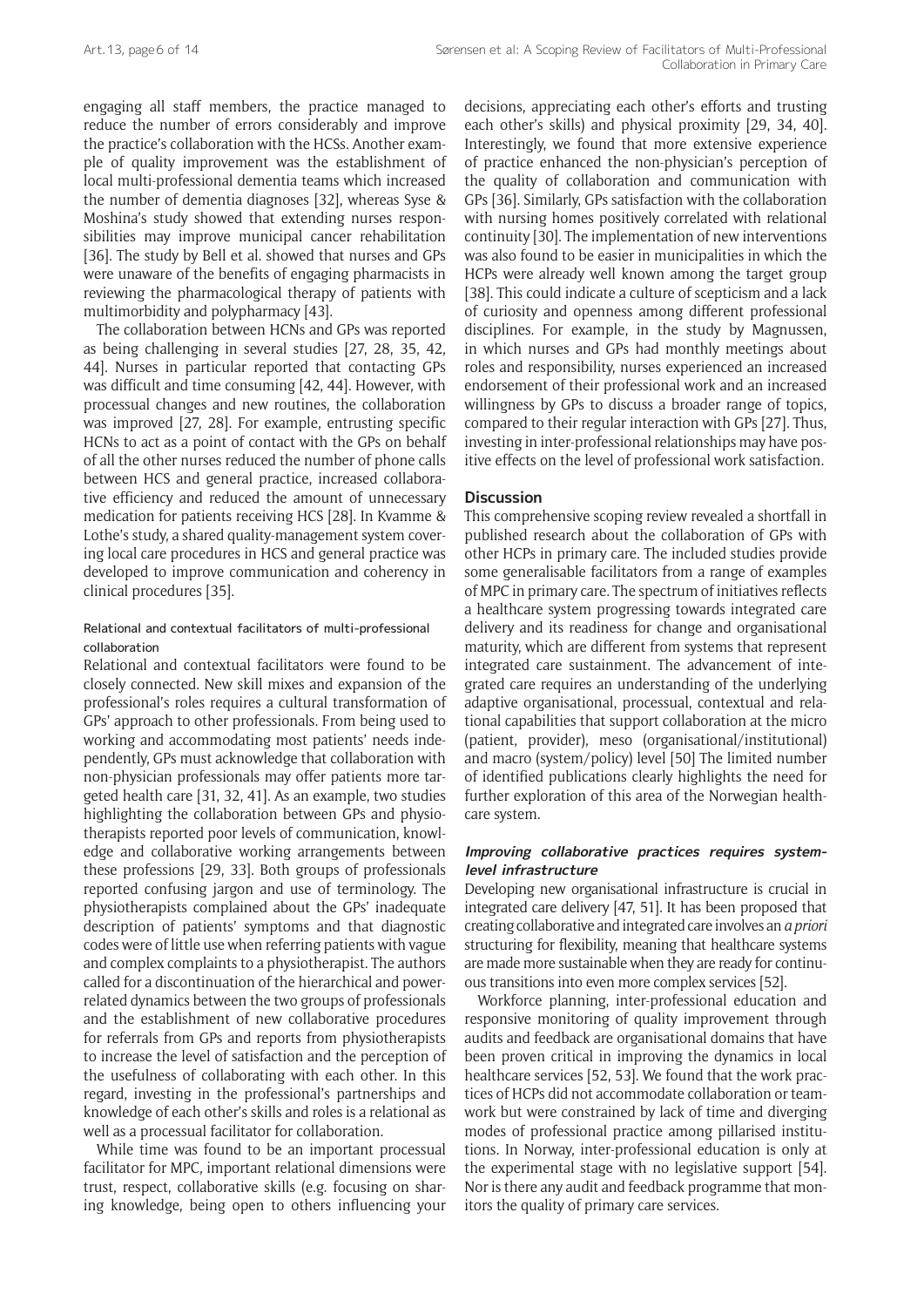The studies in this review have illustrated that exploring new professional constellations and work practices could improve care efficiency and the level of work satisfaction of professionals [28, 38, 40, 43]. However, this will amplify the demand for the establishment of collaborative procedures and the necessary infrastructure to facilitate effective communication and professionals' access to up-dated patient data. The HCPs informing this review were generally left alone with the responsibility for planning and implementing initiatives to improve collaboration and quality of care, which may demonstrate ineffectual management at a system-level and unsatisfactory local coordination and leadership of the collaborative efforts of HCPs. As others have shown, initiatives in the healthcare setting continue to be developed in isolation rather than interactively at micro- and macro-levels. This is an inefficient and expensive undertaking that rarely translates into higher quality of care [55].

According to our analysis, HCPs were aware of the collaborative and communicative shortcomings among professionals in primary care. It was shown that although GPs reported unsatisfactory collaboration with nursing homes [30, 37, 42], HCNs [27, 31, 37, 45] and physiotherapists [29], they lacked the time, experience and training to engage in improving their practice [30, 31]. Attending to the intrinsic capacities, barriers, needs and interdependencies of primary care requires a systemic approach in which local health and social care managers share responsibility with professionals and lay people in boosting clinical outcomes. Indeed, leadership is essential to encourage the use and implementation of innovative workflows, collaborative structures and to support long-term quality improvement [56].

In this regard, experience from the UK may prove valuable. In its efforts to improve integrated care, the NHS identified separated budgets, institutional organisation, professional separation, different cultures and lack of integrated data and information systems as the most significant barriers [57]. Taking these lessons into account and moving forward, the NHS has established a Leadership Centre that has coordinated and facilitated clinical leadership development programmes, clinical audits, risk management, user involvement, reflective practice and team reviews since 2001 [58, 59]. Recently, local service managers from the NHS and the provider side have developed plans with the aim of transforming health and care in the communities they serve [60]. The initiatives include increasing the number of clinical pharmacists, physician associates and general practice nurses, as well as linking GPs with mental health therapists and expanding the number of practices working together in primary care networks. The commissioners' mandate includes a five-year budget and evaluation plan in which the budget allocation is entrusted to the NHS commissioners directly to prevent political interference regarding the way in which funding is distributed [61]. Leadership by trained health service managers is regarded as a pivotal element in managing and running the commissioning and delivery of local health care [62].

## **Successful MPC calls for formalised procedures of communication and collaboration**

The processual aspects of collaboration are linked to how the actual working practices affect teamwork. Several of the initiatives included in this review focused on improving the processual efficiency of care, i.e. promoting more effectively the communication between GPs and HCNs [28, 40] or improving collaboration between GPs and multi-professional teams for patients with complex needs [32, 35, 36, 38, 43]. Reallocation of tasks or new cooperative alignments between GPs and pharmacists [43], the HCSs [35], nurses at nursing homes [43] or the introduction of new responsibilities for other professionals in general practice [41], were found to be plausible in alleviating some of the pressure on GPs and to have synergetic effects on care procedures.

We found several important processual factors that affected MPC such as time, co-location and system complexity. Though time is a limitation in health care, the communicative procedures between GPs and other healthcare professionals did not generally support efficient collaboration [27–31, 33, 35–37, 40, 42, 44, 45]. However, formalising the procedures for collaboration reduced the amount of time HCNs and GPs spent on attempting to make contact with each other [27, 40] and improved information exchange and care efficiency between municipal teams and GPs [27, 28, 32, 38, 40, 43, 44]. Moreover, the introduction of electronic messages could improve communicative efficiency if the collaborating partners can reach an agreement on how it should be used procedurally [44, 45].

Co-location of professionals may facilitate improved care for frequent users and patients with complex needs [63, 64]. The study by Graue described HCNs who received diverging advice from different physicians located in general practices and hospitals that left nurses feeling unsupported in the clinical setting. This may indicate that separation of professionals is a hinder to sharing standards of care and may impede nurses' perception of professional support [37].

Health care is a complex system [65]. The components of complex systems interact nonlinearly over multiple scales and produce unexpected results. Hence, siloed programmes for managing health care will often fail [66]. The abandonment of the notion of nonlinearity, in which nonlinearity means that the output is greater than the sum of its parts, became evident in our analysis in the form of the neglect of patient transitions and communication channels, e.g. between psychomotoric physiotherapists [29] and chiropractors [33] and GPs, or between GPs and multiprofessional organisations such as nursing homes [30]. However, what emerged from our findings is that differentiating facilitators and barriers for MPC between the functionality of the healthcare system, the capacity of working practices and the intervention itself, was a challenge.

#### **Facilitation of personal relationships requires a systemic approach**

The relational domain is linked to how relations, leadership and hierarchy impact inter-professional collaboration. Indeed, the professional culture and people's values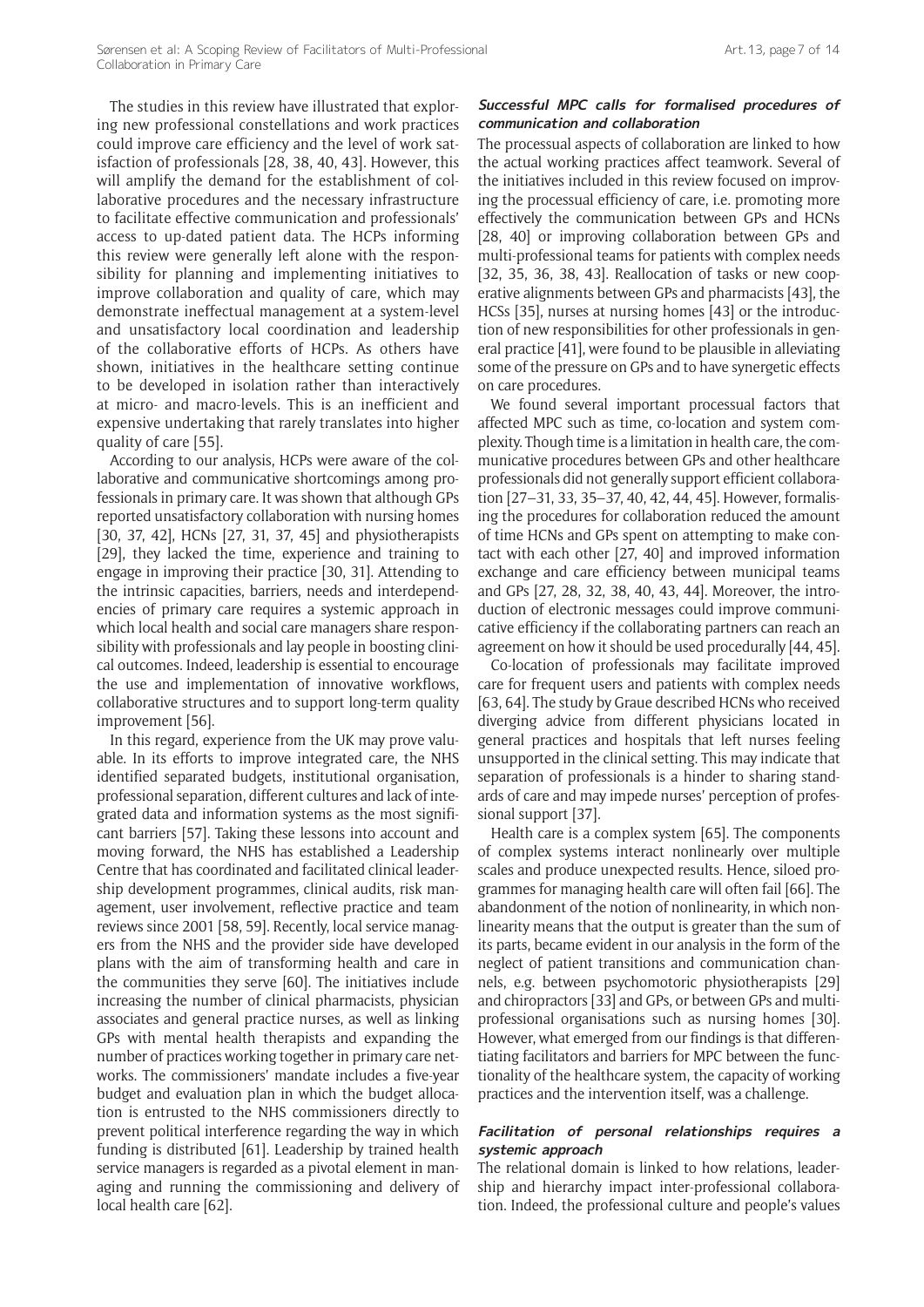and involvement were found to be associated with the success and failure of the included interventions. For example, oncology nurses in the analysed study by Syse & Moshina used a considerable amount of time on building networks and informing other healthcare institutions about their services [36]. It is surprising that the municipalities regard this as a beneficial and efficient application of nurses' time and that inter-professional education and training activities are not put into practice.

To build trusting relationships and identify problem areas and inherent capabilities for collaboration, professionals must spend time together [67]. We found several examples indicating the importance of investing time in building professional relationships. One innovative example is the GP who underwent psychomotoric physiotherapy sessions to improve his knowledge about what patients would most benefit from in this therapeutic approach [29]. His commitment also improved the communication between the two professions. In studies in which municipal teams were established, professionals were given more time to discuss their clinical experiences. This contributed to personal growth, a greater sense of acknowledgement from other HCPs, and enhanced selfawareness [27, 28, 38, 40, 41, 43]. Contrarily, a lack of attention to the principles of teamwork, such as shared values and goals, may lead professionals to invalidate the mode of practice of other professionals, as the study by Engedal et al. showed, in which GPs considered the practice of dementia teams screening for dementia as unnecessary and of little use to the patient [32].

Contextual dimensions relate to authorial support of local multi-professional activities. The potential of an organisation's structural and tangible resources depend on intangible features such as individuals' collective attitudes and relationships [68]. Though leadership has been suggested as an influential indirect factor in shaping the organisational environment and culture [60, 69], research has shown that the established institutional structures and norms in health care render leadership problematic [70]. To overcome the policy imperatives, professional divisions and bureaucratic structures that interfere with the frontline managers' ability to lead across boundaries and up hierarchies, organisational structures must be altered. This will not be achieved through piecemeal changes to job titles and responsibilities in isolation from the context in which these are to be enacted and calls for system-level management.

In confirming our findings, there seems to be a growing consensus that the successful implementation of initiatives that promote professional collaboration takes into account local contexts and the broader social, political, economic and cultural environment [50]. This entails the acquirement of overall knowledge about the needs of local communities and the existing barriers and facilitators of MPC. For example, several of the included studies reported that commissioning GPs in collaborative activities was challenging [35, 38, 43]. This is not to be understood to mean that physicians are not cooperating but is an invitation to further research the inhibiting and promoting mechanisms of how MPC may be more effective and how GPs can be more involved in the advancement of primary care.

## **Summary of stakeholders' comments**

Four stakeholders representing governmental and municipal authorities and academia were asked to assess the results to increase study validity and broaden our understanding of today's challenges regarding MPC in primary care (please see Appendix 3 for a presentation of the stakeholders' backgrounds).

Two of the stakeholders emphasised the need for formalised structures and leadership in creating integrated municipal healthcare services and two stakeholders argued that the lack of experience, skills and resources in municipalities in taking charge of research projects is an obstacle to implementing new collaborative practices. They also commented that conditional terms, legislation and resource priorities are hindering development and innovation in municipal health care.

One stakeholder commented that primary care lacks common guidelines, modes of collaboration, IT systems and binding agreements that increase GP participation in multi-professional and municipal collaboration. It was noted that managing and developing integrated multiprofessional primary care services is a municipal responsibility. One stakeholder stated that municipalities lack formal control of GPs, contrasting, for example, homebased care services in which municipalities coordinate and manage altogether.

## **Implications of the results on policy and practice**

Norway is striving to become a leader in the prevention and management of chronic, non-communicable diseases [71]. Although Norwegian citizens enjoy one of the highest per capita health expenditures in the world [20], only around 6% of the total current health expenditure is used on primary care. This is half of the OECD average of 12% and insufficient resource allocation poses a threat to the sustainability of our primary care services [23].

The integration of bottom-up and top-down governance in healthcare settings may help to overcome dysfunctionalities associated with efficiency and coordination of care [72, 73]. Measures that enhance cooperation between national and local authorities in ways that improve the capability of municipalities to establish supportive relationships with HCPs is necessary to contain costs, improve the quality of care and offer more population-suitable care [74, 75]. For example, engaging in the implementation of common procedures and legislation for MPC is a managerial role, commencing with an evaluation of the quality of care services and establishing remuneration plans that support teamwork, local quality improvement and the inter-professional sharing of knowledge [67]. Next, it is important to improve knowledge about the level at which organisational management should be placed and how managers should become involved in centralised or distributed decision-making.

The gap between what we know facilitates MPC and integrated care, compared to everyday practice, remains a major challenge for health systems [76]. Thus, implementation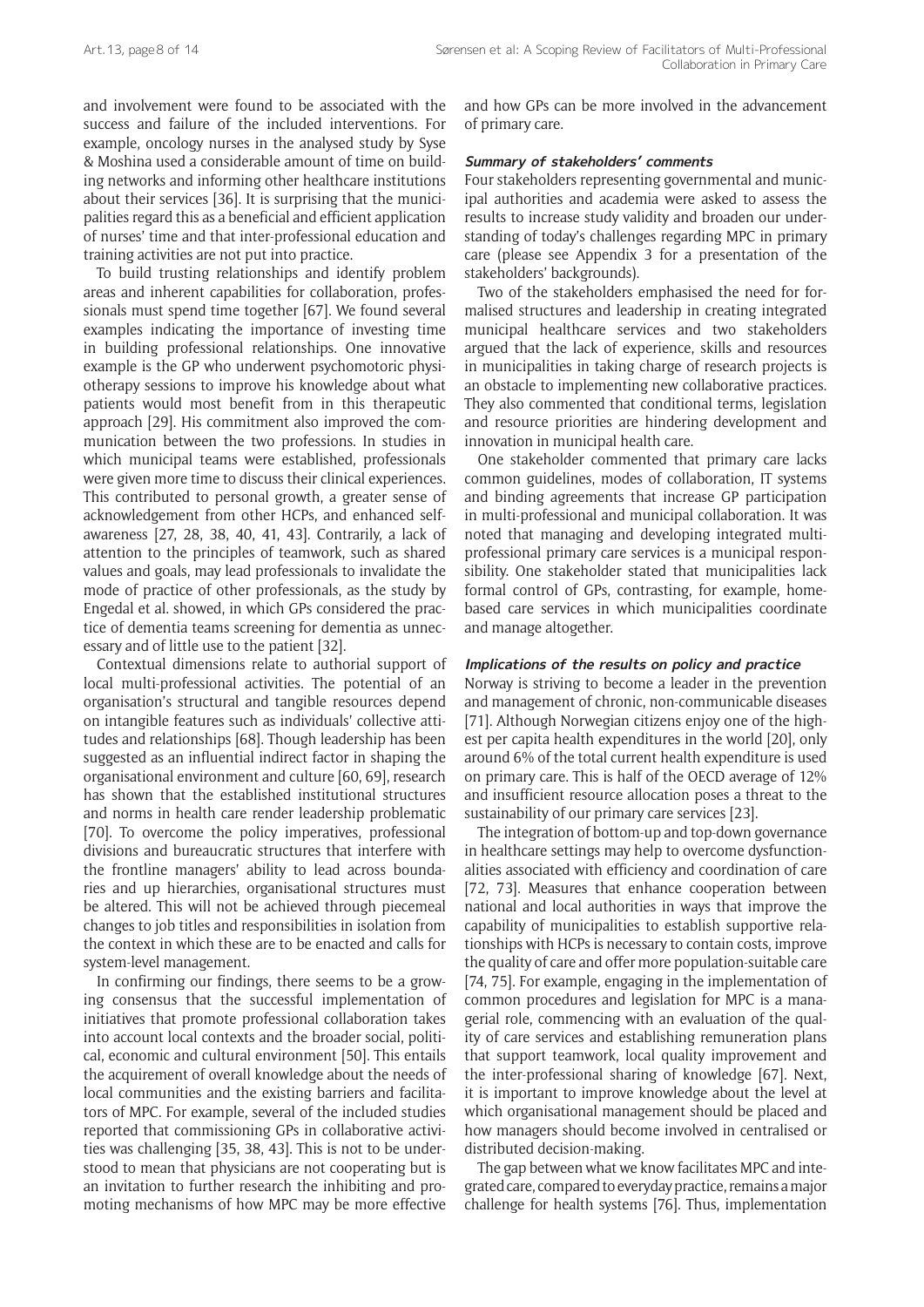research emphasises the need to balance internal (end users) and external validity and to understand the interplay between science, HCP behaviour, the population under care and the local delivery environment in the adoption of new knowledge. This process requires extensive consultation, flexibility and front-end review beginning with a dialogue about needs and the cognitive apprehension on the relationship of HCPs with other HCPs, their attitudes, beliefs and motivation to collaborate [77].

It was remarkable how profession-oriented the included studies were, a point about which several stakeholders commented. A key challenge for governance constitutes its detachment from the realities surrounding professional–patient relationships and patient preferences [78]. Shifting from a volume-driven system to a system that achieves outcomes that matter to patients requires the impact on policy development of patient-reported outcomes and needs [79]. Governmental strategies [71, 80, 81], reforms [82] and legislation [83, 84] generally include a high volume of ultimate goals and expectations regarding the development of integrated and person-centred care services. However, scant attention is usually paid to guidance in the processes of delivering such services [85] and the necessary underlying organisational capabilities and conditions [51]. For example, in Norway there is no national policy that supports health organisations in the management of inter-professional relationships or in inter-professional education. In this sense, we suggest applying the existing knowledge from the numerous evidence-based frameworks that have been developed to diagnose the level of maturity of healthcare systems and to guide actions of improvement for inter-professional collaboration [86–88], integrated care [89, 90] and person-centred care [91].

## **Possible pitfalls when reorienting professional relationships in health care**

The reinforcement of collaborative practice in healthcare and institutional settings must be multi-faceted and take into account that the system is more than the sum of its parts [92]. Ignorance of this critical point relates to the lack of high-quality intervention studies which demonstrate that inter-professional work activities can have a meaningful impact on health outcomes [93]. Collaboration does not equate to increased specialisation or delegation of tasks, which may incur communicative or professional challenges, such as role blurring or power struggles [94]. As experience from the UK has shown, solely directing focus on active management or governmental incentives without engaging professionals in taking ownership of the necessary changes of practice, may be disadvantageous [95]. For example, the redistribution of roles alters professional identity and may reorient health care towards biomedical problems and the sets of tasks that must be accomplished to fulfil a set of quality indicators, and away from discourses that focus on the social character of general practice and the notion of a patient-centred approach [96].

The acceptance of health care as a complex adaptive system based on culturally, ethically, politically and economically-sensitive relationships, in which the relationships between parts of the system are regarded as being more important than the parts themselves, may be a key factor to successful implementation [92, 97, 98].

#### **Study strengths and limitations**

The strengths of this review encompass a broad and thorough search strategy resulting from several initial searches and performed by a medical librarian. We argue that the scoping review methodology was well suited to answering our research questions and providing a knowledge synthesis that addresses the key concepts, types of evidence and research gaps related to this explorative field of research. Additionally, acknowledgements and comments from several relevant stakeholders improved the study validity.

This review has several limitations. We may not have identified all relevant publications despite our efforts to be as comprehensive as possible. There is an ongoing debate regarding the typology of inter-professional activity, as no common terminology or definitions exist [17]. Reeves et al. defines collaboration as a looser form of inter-professional work than, for example, teamwork, which requires a "shared accountability between individuals, some interdependence between individuals and clarity of roles and goals" [99]. Xyrichis et al. recently published a validation paper that sought to clarify the concept of interprofessional working in health care. They suggest new sub-categories of inter-professional work activities such as "collaborative partnership, "coordinated collaboration", "delegative coordination" and "consultative coordination" [17]. We acknowledge that several of the interventions or work practices reported in this review do not completely comply with Reeves et al's definition of collaboration and that the collaborative characteristics may satisfy the new sub-categories. However, as our search retrieved only a limited number of publications that fulfilled the inclusion criteria, we found it most appropriate to classify everything as "multi-professional collaboration".

The classification of collaboration in the various articles may reflect different degrees of collaboration and other investigators may have included a slightly different set of articles than those included in the present review. Furthermore, the review topic is an emerging field in Norwegian primary care and most initiatives were dependent on local actors with short-term financial support and limited research skills. Hence, relevant project results may be left unpublished.

Conclusions made by original authors regarding the included studies were not subject to our scrutiny and others may interpret their findings differently. We adopted Arksey and O'Malley's definition of scoping reviews and did not evaluate the qualitative or financial implications of the included study results. Readers should note that, typically, the number of participants in the included studies was low.

#### **Conclusion**

While accounts of MPC are increasingly being reported in literature, this review identified only 19 studies that discuss the application and management of MPC in Norway.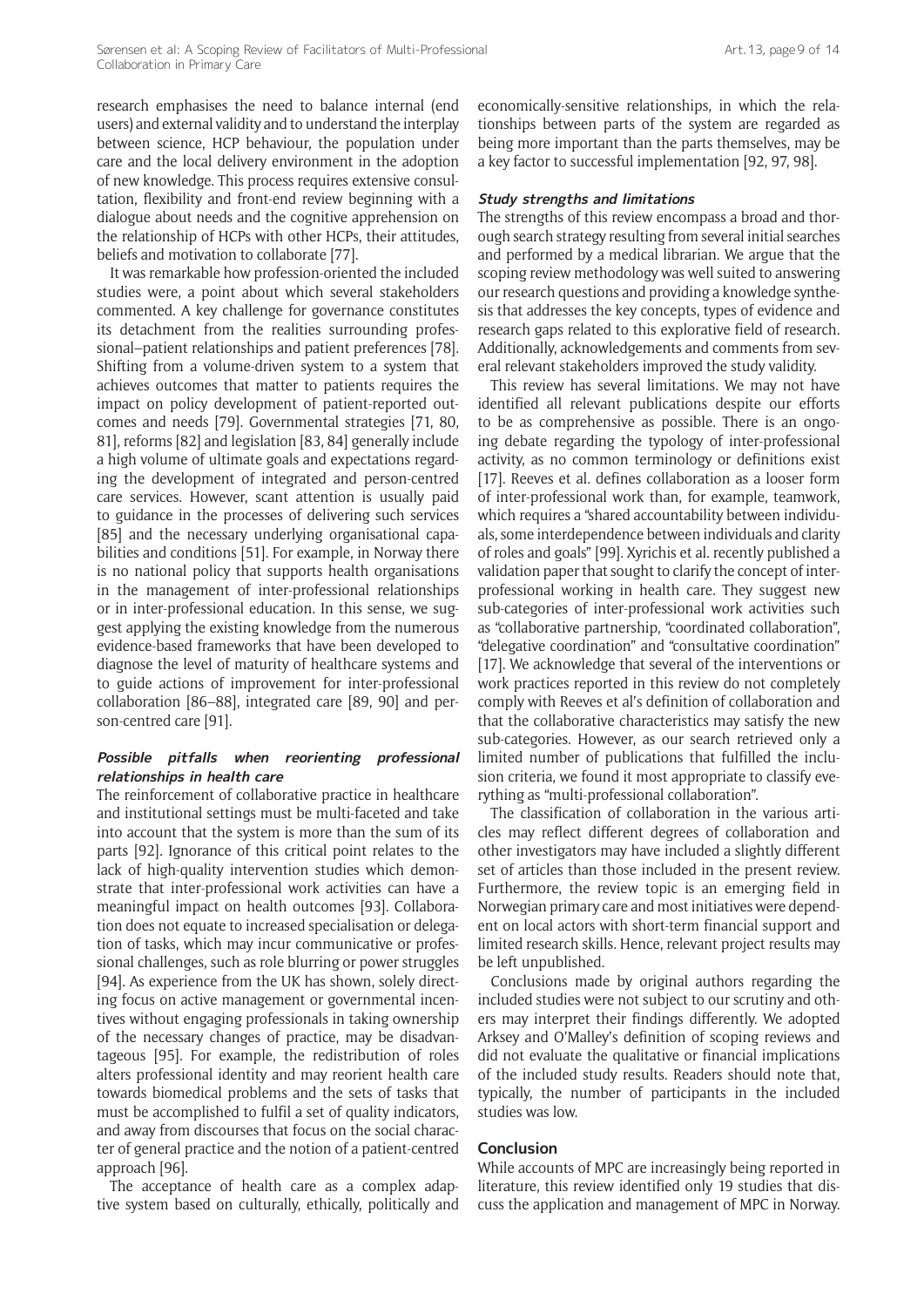The analysis indicates that the relations between microlevel professionals, primary care institutions and macrolevel stakeholders are inadequate and further national research is required to understand these processes. Health care is a complex system in which HCPs need managerial support to harvest the untapped benefits of MPC in primary care. As international research demonstrates, local managers must be supported in understanding the embedding of practice and looking at what professionals actually do, how they work and the preferences of patients in serving as facilitators in collaborative practices and healthcare development.

## **Additional Files**

The additional files for this article can be found as follows:

- **Appendix 1.** Search strategy. DOI: [https://doi.](https://doi.org/10.5334/ijic.3959.s1) [org/10.5334/ijic.3959.s1](https://doi.org/10.5334/ijic.3959.s1)
- **Appendix 2.** Data extraction form. DOI: [https://doi.](https://doi.org/10.5334/ijic.3959.s2) [org/10.5334/ijic.3959.s2](https://doi.org/10.5334/ijic.3959.s2)
- **Appendix 3.** List of consulted stakeholders. DOI: <https://doi.org/10.5334/ijic.3959.s3>

## **Acknowledgements**

We would like to thank the stakeholders for their valuable feedback. We would also like to thank both reviewers for their constructive comments on the paper.

## **Reviewers**

Ragnhild Hellesø, Professor at Department of Nursing Science, Institute of Health and Society, University of Oslo, Norway

Line Melby, Senior Researcher, SINTEF, Department for Health Research, Trondheim, Norway

## **Funding Information**

This review forms part of a PhD project funded by the Norwegian Directorate of Health and the Norwegian Research Council (project number: 258856).

## **Competing Interests**

The authors have no competing interests to declare.

## **References**

- 1. Primary Health Care Now. More Than Ever; 2008. Almaty, Kazakhstan: World Health Organization.
- 2. **Institute of Medicine Committee on Quality of Health Care in A.** *Crossing the Quality Chasm: A New Health System for the 21st Century*, 2001; Washington (DC): National Academies Press (US). Copyright 2001 by the National Academy of Sciences. All rights reserved.
- 3. **Hopman, P, de Bruin, SR, Forjaz, MJ, Rodriguez-Blazquez, C, Tonnara, G, Lemmens, LC,** et al. Effectiveness of comprehensive care programs for patients with multiple chronic conditions or frailty: A systematic literature review. *Health Policy*, 2016; 120(7): 818–32. DOI: [https://doi.org/10.1016/j.](https://doi.org/10.1016/j.healthpol.2016.04.002) [healthpol.2016.04.002](https://doi.org/10.1016/j.healthpol.2016.04.002)
- 4. **Metzelthin, SF, van Rossum, E, de Witte, LP, Ambergen, AW, Hobma, SO, Sipers, W,** et al.

Effectiveness of interdisciplinary primary care approach to reduce disability in community dwelling frail older people: cluster randomised controlled trial. *BMJ: British Medical Journal*, 2013; 347.

- 5. **Harris, MF, Advocat, J, Crabtree, BF, Levesque, JF, Miller, WL, Gunn, JM,** et al. Interprofessional teamwork innovations for primary health care practices and practitioners: evidence from a comparison of reform in three countries. *Journal of multidisciplinary healthcare*, 2016; 9: 35–46. DOI: [https://doi.](https://doi.org/10.2147/JMDH.S97371) [org/10.2147/JMDH.S97371](https://doi.org/10.2147/JMDH.S97371)
- 6. **Wagner, EH, Glasgow, RE, Davis, C, Bonomi, AE,**  Provost, L, McCulloch, D, et al. Quality improvement in chronic illness care: a collaborative approach. *Jt Comm J Qual Improv*. 2001; 27(2): 63–80. DOI: [https://doi.org/10.1016/S1070-3241\(01\)27007-2](https://doi.org/10.1016/S1070-3241(01)27007-2)
- 7. **Frenk, J, Chen, L, Bhutta, ZA, Cohen, J, Crisp, N, Evans, T,** et al. Health professionals for a new century: transforming education to strengthen health systems in an interdependent world. *The Lancet*. 2010; 376(9756): 1923–58. DOI: [https://doi.](https://doi.org/10.1016/S0140-6736(10)61854-5) [org/10.1016/S0140-6736\(10\)61854-5](https://doi.org/10.1016/S0140-6736(10)61854-5)
- 8. **WHO.** (ed.) Modern health care delivery systems, care coordination and the role of hospitals (available at: [http://www.euro.who.int/\\_\\_data/assets/](http://www.euro.who.int/__data/assets/pdf_file/0008/158885/BRU-report-Modern-health-care-delivery-systems.pdf?ua=1) [pdf\\_file/0008/158885/BRU-report-Modern](http://www.euro.who.int/__data/assets/pdf_file/0008/158885/BRU-report-Modern-health-care-delivery-systems.pdf?ua=1)[health-care-delivery-systems.pdf?ua=1\)](http://www.euro.who.int/__data/assets/pdf_file/0008/158885/BRU-report-Modern-health-care-delivery-systems.pdf?ua=1). *The internal WHO expert meeting on roadmap development*, 2012; Copenhagen, Denmark: WHO.
- 9. **OECD.** *Improving Value in Health Care: Measuring Quality*, 2010; OECD Publishing, Paris.
- 10. **Iversen, T, Anell, A, Häkkinen, U, Kronborg, C** and **Ólafsdóttir, T.** Coordination of health care in the Nordic countries, 2016; 4(1).
- 11. **Skudal, KE, Sjetne, IS, Bjertnæs, ØA, Lindahl, AK** and **Nylenna, M.** *Commonwealth Fund's population survey in 11 countries: Norwegian results in 2016 and changes over time*, 2016; Norwegian Institute of Public Health. Report No.: 978-82-8082-784-5.
- 12. **Holmboe, O, Iversen, HH, Sjetne, IS** and **Skudal, K.** *Commonwealth Fund's International Health Policy survey. Results from a comparative population survey in 11 countries*, 2011; Report No.: 1890-1298.
- 13. **The Norwegian Research Council.** Evaluation of The Coordination Reform. Proper treatment – at the right place and right time. *EVASAM*; 2016.
- 14. **Reeves, S, Lewin, S, Espin, S** and **Zwarenstein, M.** A Conceptual Framework for Interprofessional Teamwork. *Interprofessional Teamwork for Health and Social Care*, 2010; Chapter 4. Copyright © 2010. Blackwell Publishing Ltd. DOI: [https://doi.](https://doi.org/10.1002/9781444325027.ch4) [org/10.1002/9781444325027.ch4](https://doi.org/10.1002/9781444325027.ch4)
- 15. **Szafran, O, Torti, JMI, Kennett, SL** and **Bell, NR.** Family physicians' perspectives on interprofessional teamwork: Findings from a qualitative study. *Journal of interprofessional care*, 2018; 32(2): 169–77. DOI:<https://doi.org/10.1080/13561820.2017.1395828>
- 16. **Goldman, J, Meuser, J, Rogers, J, Lawrie, L** and **Reeves, S.** Interprofessional collaboration in family health teams: An Ontario-based study. *Can Fam Physician*, 2010; 56(10): e368–e74.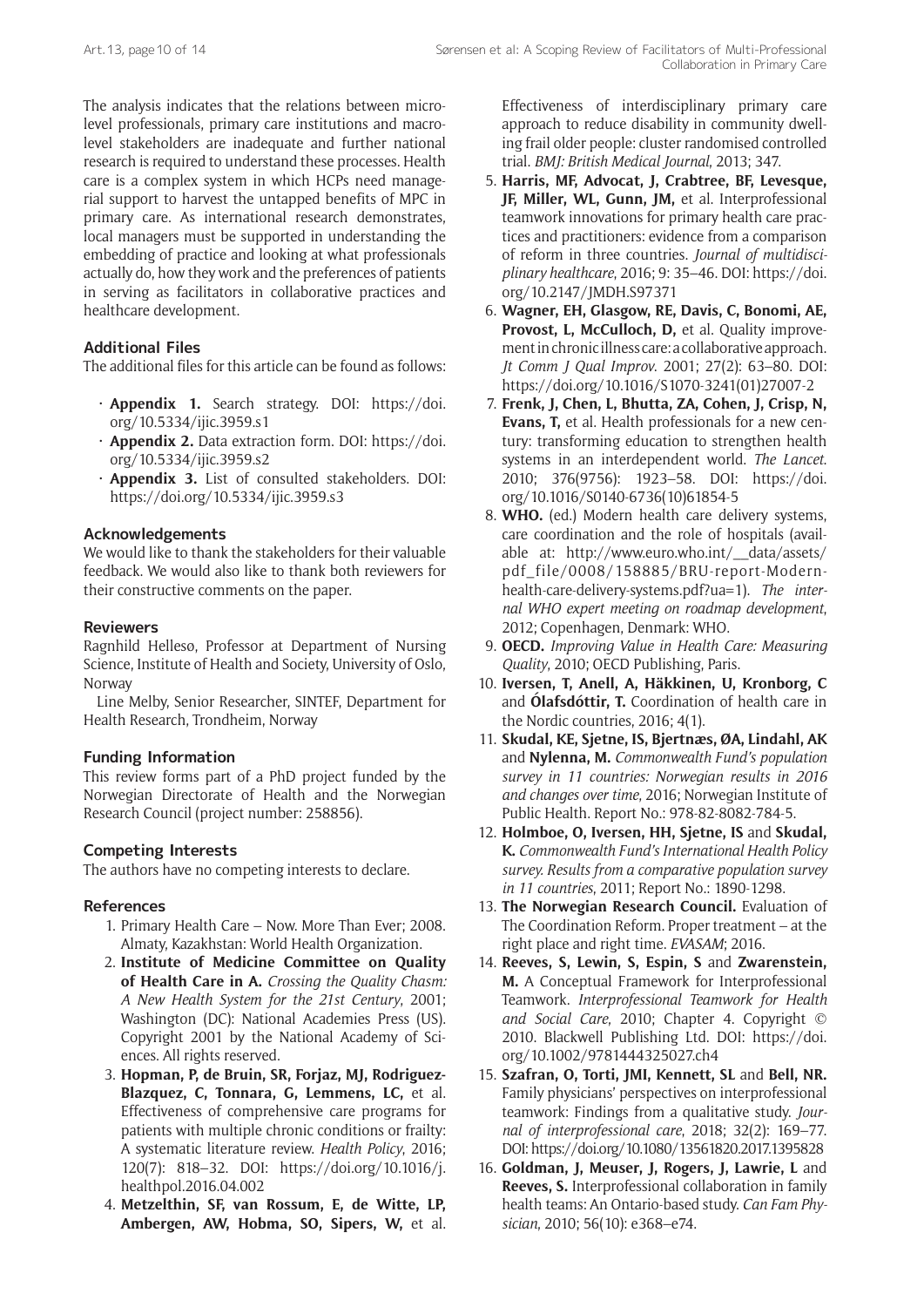- 17. **Xyrichis, A, Reeves, S** and **Zwarenstein, M.** Examining the nature of interprofessional practice: An initial framework validation and creation of the InterProfessional Activity Classification Tool (Inter-PACT). *Journal of interprofessional care*, 2017; 1–10.
- 18. **Arksey, H** and **O'Malley, L.** Scoping studies: towards a methodological framework. *International Journal of Social Research Methodology*, 2005; 8(1): 19–32. DOI: <https://doi.org/10.1080/1364557032000119616>
- 19. **Colquhoun, HL, Levac, D, O'Brien, KK, Straus, S, Tricco, AC, Perrier, L,** et al. Scoping reviews: time for clarity in definition, methods, and reporting. *J Clin Epidemiol*, 2014; 67(12): 1291–4. DOI: [https://](https://doi.org/10.1016/j.jclinepi.2014.03.013) [doi.org/10.1016/j.jclinepi.2014.03.013](https://doi.org/10.1016/j.jclinepi.2014.03.013)
- 20. **Ringard, Å, Sagan, A, Sperre Saunes, I** and **Lindahl, AK.** Norway: Health system review. *Health Systems in Transition*, 2013; Contract No.: 8.
- 21. **Merker, T, Kristiansen, IS** and **Sæther, EM.** Human resources for health care in the Nordic welfare economies: successful today, but sustainable tomorrow? *Policy Brief – WHO*, 2016; (Pre-publication version).
- 22. **Lindahl, AK.** International Health Care System Profiles: The Norwegian Health Care System: The Commonwealth Fund; 2016 [Available from: [http://](http://international.commonwealthfund.org/countries/norway/) [international.commonwealthfund.org/countries/](http://international.commonwealthfund.org/countries/norway/) [norway/](http://international.commonwealthfund.org/countries/norway/)].
- 23. **OECD.** *OECD Reviews of Health Care Quality: Norway 2014. Raising Standards*, 2014; OECD Publishing, Paris.
- 24. **Brelin, P.** *Presentation at the annual general practice conference.* Oslo: The Norwegian Association for family medicine [Norsk tittel: Norsk forening for allmennmedisin]; 2017.
- 25. **Sandelowski, M, Voils, CI, Leeman, J** and **Crandell, JL.** Mapping the Mixed Methods–Mixed Research Synthesis Terrain. *Journal of mixed methods research*, 2012; 6(4): 317–31. DOI: [https://doi.](https://doi.org/10.1177/1558689811427913) [org/10.1177/1558689811427913](https://doi.org/10.1177/1558689811427913)
- 26. **Hsieh, HF** and **Shannon, SE.** Three approaches to qualitative content analysis. *Qual Health Res*, 2005; 15(9): 1277–88. DOI: [https://doi.](https://doi.org/10.1177/1049732305276687) [org/10.1177/1049732305276687](https://doi.org/10.1177/1049732305276687)
- 27. **Magnussen, S.** General practice nurse (GPN) scheme. Evaluation of health care professionals' satisfaction [Fastlegesykepleier-ordningen: Evaluering av medarbeideres tilfredshet med ordningen. Article in Norwegian]; 2013. Department of Nursing, Faculty of Health, Care and Nursing, Gjøvik, Norway. Contract No.: Report 6.
- 28. **Godager, G** and **Iversen, T.** Evaluation of the general practice nurse scheme – Improved collaboration between general practitioners and home care nurses in five Norwegian municipalities. [Article in Norwegian. Evaluering av ordningen med fastlegesykepleiere – et tiltak for å bedre samhandlingen mellom fastleger og hjemmesykepleietjenestene i kommunene i Sør-Gudbrandsdalen]. Oslo: University of Oslo, Institute of Health and Society; 2013.
- 29. **Kamps, H** and **Arnesen, S.** GPs collaboration with psychomotoric physiotherapists. [Article in Norwegian. Samhandling mellom allmennlege og psykomotorisk fysioterapeut]. *Utposten*, 2004; 6.
- 30. **Kværner, KJ.** GPs experiences of communication with nursing homes. [Article in Norwegian. Fastlegers oppfatning av samarbeidet med sykehjem]. *Tidsskr Nor Legeforen*, 2005; 8(125): 1016–7.
- 31. **von Hanno, T.** Cancer in primary care in Vestfold in the year of 2000. [Article in Norwegian. Kreftomsorg i allmennpraksis i Vestfold år 2000]. *Tidsskr Nor Legeforen*, 2000; 29(120): 3557–61.
- 32. **Engedal, K, Gausdal, M, Gjora, L** and **Haugen, PK.** Assessment of dementia by a primary health care dementia team cooperating with the family doctor – the Norwegian model. *Dement Geriatr Cogn Disord*, 2012; 34(5–6): 263–70. DOI: [https://doi.](https://doi.org/10.1159/000345435) [org/10.1159/000345435](https://doi.org/10.1159/000345435)
- 33. **Langworthy, JM** and **Birkelid, J.** General practice and chiropractic in Norway: how well do they communicate and what do GPs want to know? *J Manipulative Physiol Ther*, 2001; 24(9): 576–81. DOI: <https://doi.org/10.1067/mmt.2001.118983>
- 34. **Clancy, A, Gressnes, T** and **Svensson, T.** Public health nursing and interprofessional collaboration in Norwegian municipalities: a questionnaire study. *Scand J Caring Sci*, 2013; 27(3): 659–68. DOI: <https://doi.org/10.1111/j.1471-6712.2012.01079.x>
- 35. **Kvamme, O** and **Lothe, MY.** Municipal practice consultans improves chronic care [Article in Norwegian: Kommunale praksiskonsulentar gjev betre samhandling for kronisk sjuke]. *Utposten*, 2014; 4.
- 36. **Syse, A** and **Moshina, N.** Cancer coordinators' responsibility of delivering integrated care in Norwegian municipalities. [Article in Norwegian. Kreftkoordinatorers rolle i samhandlingsarbeidet i kreftomsorgen i norske kommuner]. *Nordisk Tidsskrift for Helseforskning*, 2015; 11(1): 49–65. DOI: <https://doi.org/10.7557/14.3476>
- 37. **Graue, M, Dunning, T, Hausken, MF** and **Rokne, B.** Challenges in managing elderly people with diabetes in primary care settings in Norway. *Scand J Prim Health Care*, 2013; 31(4): 241–7. DOI: [https://](https://doi.org/10.3109/02813432.2013.854445) [doi.org/10.3109/02813432.2013.854445](https://doi.org/10.3109/02813432.2013.854445)
- 38. **Seiger Cronfalk, B, Fjell, A, Carstens, N, Rosseland, LMK, Rongve, A, Ronnevik, DH,** et al. Health team for the elderly: a feasibility study for preventive home visits. *Prim Health Care Res Dev*, 2017; 18(3): 242–52. DOI: [https://doi.org/10.1017/](https://doi.org/10.1017/S1463423617000019) [S1463423617000019](https://doi.org/10.1017/S1463423617000019)
- 39. **Mjell, J** and **Hjortdahl, P.** Improving quality ensurance through local groups in municipal healthcare [Article in Norwegian: Lokale grupper som verktøy for kvalitetssikring i kommunehelsetjenesten]. *Tidsskr Nor Legeforen*, 2001; 121(14): 1707–9.
- 40. **Pedersen, OB** and **Hovlid, E.** Improving quality in general practice through learning networks [Article in Norwegian: Læringsnettverk for bedre kvalitet i allmennpraksis]. *Tidsskr Nor Legeforen*, 2008; 128(9): 1046–9.
- 41. **Mouland, G.** Treatment and conntrol of diabetes in general practice. [Article in Norwegian. Diabetes – oppfølging og kontroll i allmennpraksis]. *Utposten*, 2009; 1.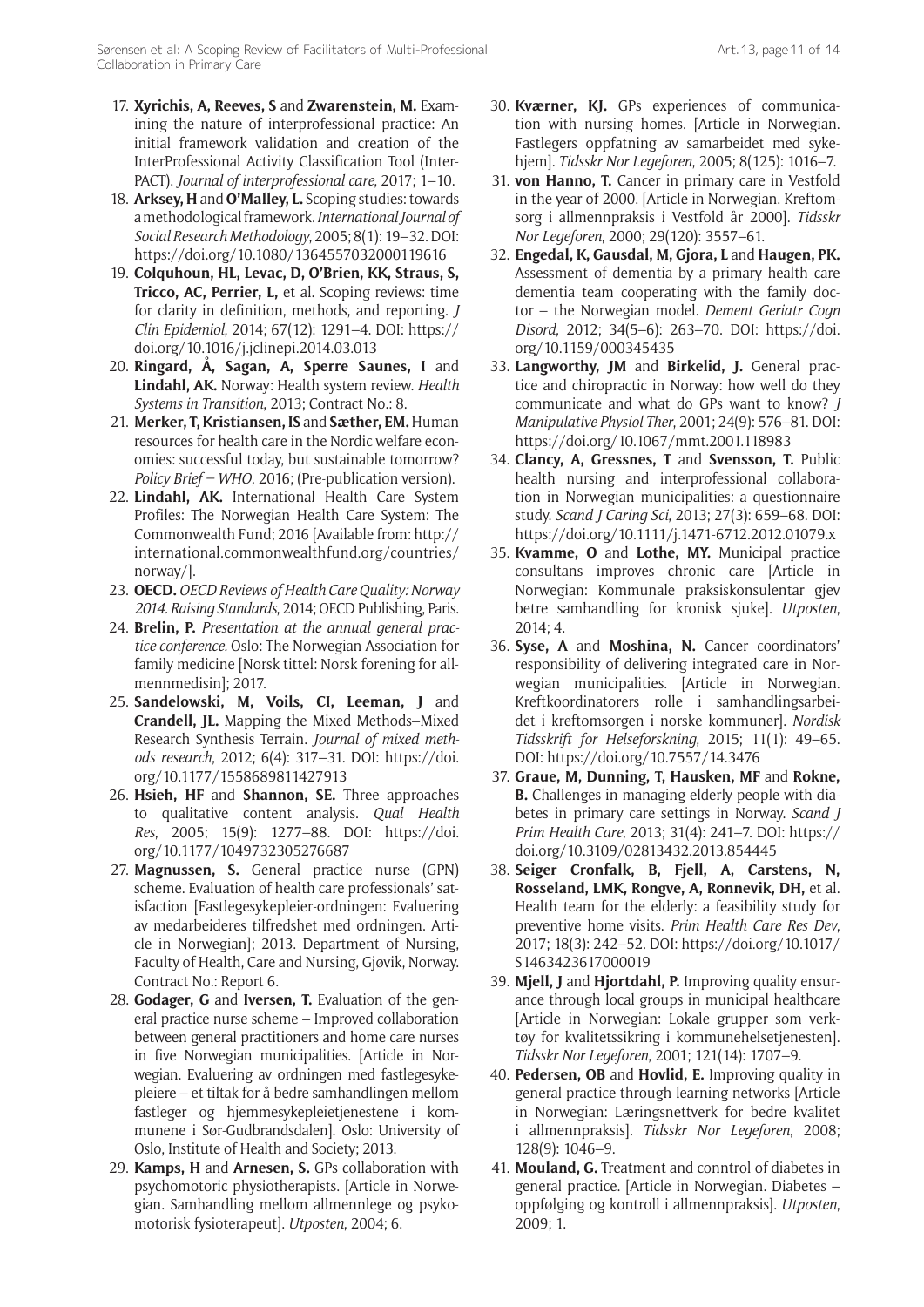- 42. **Bakken, K, Larsen, E, Lindberg, PC, Rygh, E** and **Hjortdahl, P.** Insufficient communication and information regarding patient medication in the primary healthcare [Article in Norwegian: Mangelfull kommunikasjon om legemiddelbruk i primærhelsetjenesten]. *Tidsskr Nor Legeforen*, 2007; 127(13): 1766–9.
- 43. **Bell, HT, Granas, AG, Enmarker, I, Omli, R** and **Steinsbekk, A.** Nurses' and pharmacists' learning experiences from participating in interprofessional medication reviews for elderly in primary health care – a qualitative study. *BMC Fam Pract*. 2017; 18(1): 30. DOI: [https://doi.org/10.1186/](https://doi.org/10.1186/s12875-017-0598-0) [s12875-017-0598-0](https://doi.org/10.1186/s12875-017-0598-0)
- 44. **Borgen, K, Melby, L, Hellesø, R** and **Steinsbekk, A.** Electronic messaging between home care services and general practitioners [Article in Norwegian: Elektronisk meldingsutveksling mellom hjemmetjenestene og fastleger]. *Sykepleien*, 2015; 2.
- 45. **Lyngstad, M, Grimsmo, A, Hofoss, D** and **Helleso, R.** Home care nurses' experiences with using electronic messaging in their communication with general practitioners. *J Clin Nurs*, 2014; 23(23–24): 3424–33. DOI:<https://doi.org/10.1111/jocn.12590>
- 46. **Friedman, L** and **Goes, J.** Why integrated health networks have failed. *Front Health Serv Manage*, 2001; 17(4): 3–28. DOI: [https://doi.](https://doi.org/10.1097/01974520-200104000-00002) [org/10.1097/01974520-200104000-00002](https://doi.org/10.1097/01974520-200104000-00002)
- 47. **Ling, T, Brereton, L, Conklin, A, Newbould, J** and **Roland, M.** Barriers and facilitators to integrating care: experiences from the English Integrated Care Pilots. *International journal of integrated care*, 2012; 12: e129. DOI: <https://doi.org/10.5334/ijic.982>
- 48. **WHO.** Framework for Action on Interprofessional Education and Collaborative Practice Geneva; 2010. Available at: [http://www.who.int/hrh/resources/](http://www.who.int/hrh/resources/framework_action/en/) [framework\\_action/en/.](http://www.who.int/hrh/resources/framework_action/en/)
- 49. **Hall, P.** Interprofessional teamwork: professional cultures as barriers. *Journal of interprofessional care*, 2005; 19(Suppl 1): 188–96. DOI: [https://doi.](https://doi.org/10.1080/13561820500081745) [org/10.1080/13561820500081745](https://doi.org/10.1080/13561820500081745)
- 50. **Ashton, T.** Implementing integrated models of care: the importance of the macro-level context. *International journal of integrated care*, 2015; 15: e019. DOI: <https://doi.org/10.5334/ijic.2247>
- 51. **Evans, JM, Grudniewicz, A, Baker, GR** and **Wodchis, WP.** Organizational Capabilities for Integrating Care: A Review of Measurement Tools. *Eval Health Prof*, 2016; 39(4): 391–420. DOI: [https://doi.](https://doi.org/10.1177/0163278716665882) [org/10.1177/0163278716665882](https://doi.org/10.1177/0163278716665882)
- 52. **Leijten, FRM, Struckmann, V, van Ginneken, E, Czypionka, T, Kraus, M, Reiss, M,** et al. The SELFIE framework for integrated care for multi-morbidity: Development and description. *Health Policy*, 2018; 122(1): 12–22. DOI: [https://doi.org/10.1016/j.](https://doi.org/10.1016/j.healthpol.2017.06.002) [healthpol.2017.06.002](https://doi.org/10.1016/j.healthpol.2017.06.002)
- 53. **WHO.** Interprofessional Collaborative Practice in Primary Health Care: Nursing and Midwifery Perspectives. *Human Resources for Health Observer*, 2013; 24.
- 54. **Leathard, A.** Interprofessional Collaboration: From Policy to Practice in Health and Social Care; 2004. Taylor & Francis.
- 55. **Bodolica, V, Spraggon, M** and **Tofan, G.** A structuration framework for bridging the macro–micro divide in health-care governance. *Health Expectations: An International Journal of Public Participation in Health Care and Health Policy*, 2016; 19(4): 790–804. DOI: <https://doi.org/10.1111/hex.12375>
- 56. **Bodenheimer, T, Ghorob, A, Willard-Grace, R** and **Grumbach, K.** The 10 Building Blocks of High-Performing Primary Care. *Ann Fam Med*, 2014; 12(2): 166–71. DOI:<https://doi.org/10.1370/afm.1616>
- 57. **Lewis, R, Rosen, R, Goodwin, N** and **Dixon, J.** *Where next for integrated care organizations in the English NHS?* London: The King's Fund; 2010.
- 58. **England, N.** NHS Leadership Academy England: NHS; 2018 [Available from: [https://www.leader](https://www.leadershipacademy.nhs.uk/)[shipacademy.nhs.uk/\]](https://www.leadershipacademy.nhs.uk/).
- 59. **Tony, S, Sally, F-D, Susan, N, Brian, ASM** and **Pam, E.** Leadership in interprofessional health and social care teams: a literature review. *Leadersh Health Serv*. 0(0): null.
- 60. **Michael, AW, Joanne, L, Regina, E** and **Jean-Louis, D.** Collective leadership for cultures of high quality health care. *Journal of Organizational Effectiveness: People and Performance*, 2014; 1(3): 240–60. DOI: <https://doi.org/10.1108/JOEPP-07-2014-0039>
- 61. **Health SoSf.** The Government's revised mandate to NHS England for 2017–18. In: *Health Do*, (ed.), 2018; 24. England.
- 62. **NHS Health Education England.** Management England: Health Careers; 2018 [Available from: [https://www.healthcareers.nhs.uk/explore-roles/](https://www.healthcareers.nhs.uk/explore-roles/management) [management](https://www.healthcareers.nhs.uk/explore-roles/management).
- 63. **Bonciani, M, Barsanti, S** and **Murante, AM.** Is the co-location of GPs in primary care centres associated with a higher patient satisfaction? Evidence from a population survey in Italy. *BMC Health Serv Res*, 2017; 17: 248. DOI: [https://doi.org/10.1186/](https://doi.org/10.1186/s12913-017-2187-2) [s12913-017-2187-2](https://doi.org/10.1186/s12913-017-2187-2)
- 64. **Bonciani, M, Schafer, W, Barsanti, S, Heinemann, S** and **Groenewegen, PP.** The benefits of co-location in primary care practices: the perspectives of general practitioners and patients in 34 countries. *BMC Health Serv Res*, 2018; 18(1): 132. DOI: [https://doi.](https://doi.org/10.1186/s12913-018-2913-4) [org/10.1186/s12913-018-2913-4](https://doi.org/10.1186/s12913-018-2913-4)
- 65. **Kannampallil, TG, Schauer, GF, Cohen, T** and **Patel, VL.** Considering complexity in healthcare systems. *Journal of Biomedical Informatics*, 2011; 44(6): 943–7. DOI: [https://doi.org/10.1016/j.](https://doi.org/10.1016/j.jbi.2011.06.006) [jbi.2011.06.006](https://doi.org/10.1016/j.jbi.2011.06.006)
- 66. **Lipsitz, LA.** Understanding Health Care as a Complex System: The Foundation for Unintended Consequences. *JAMA : the journal of the American Medical Association*, 2012; 308(3): 243–4. DOI: [https://doi.](https://doi.org/10.1001/jama.2012.7551) [org/10.1001/jama.2012.7551](https://doi.org/10.1001/jama.2012.7551)
- 67. **Vachon, B, Désorcy, B, Camirand, M, Rodrigue, J, Quesnel, L, Guimond, C,** et al. Engaging primary care practitioners in quality improvement: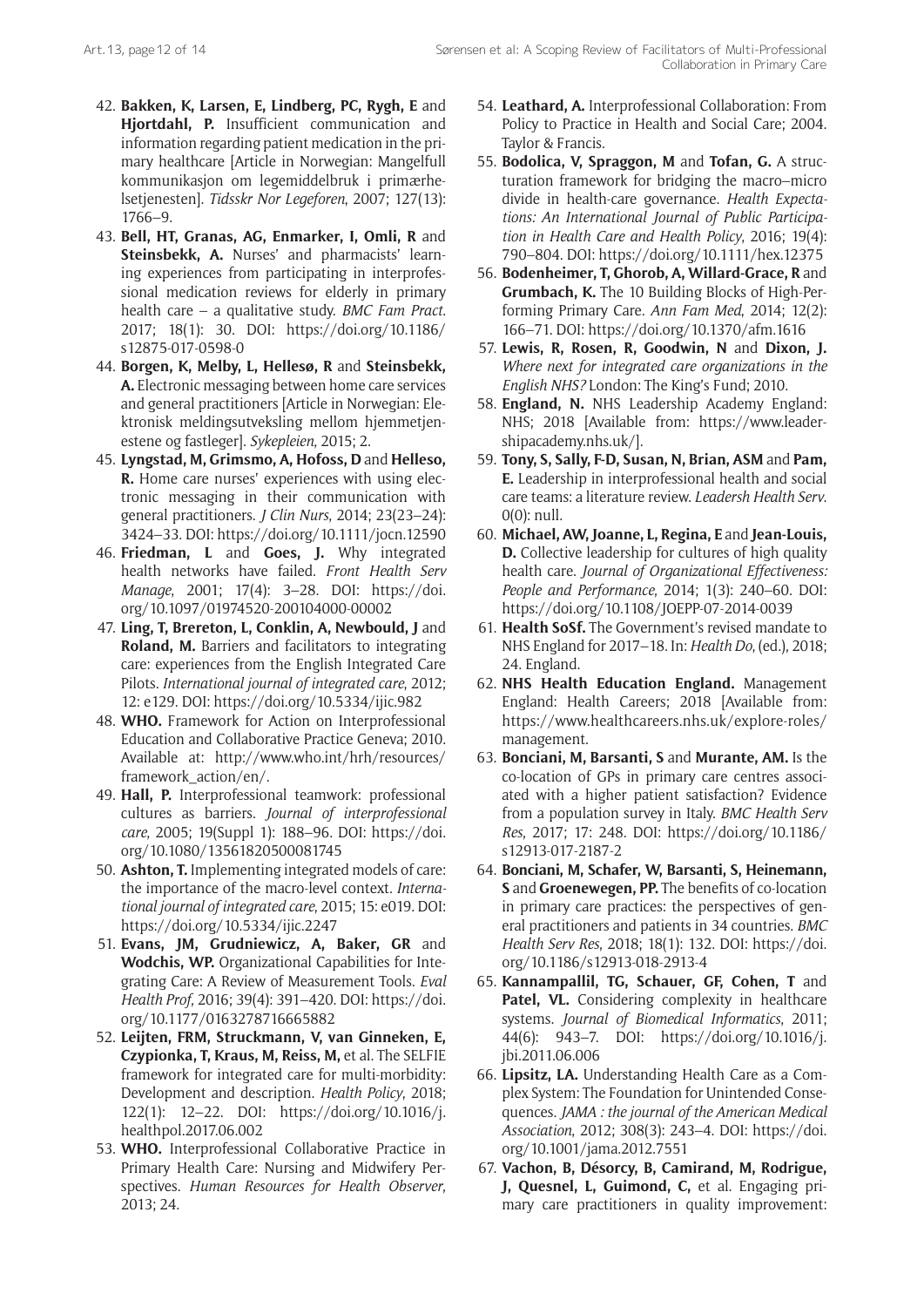making explicit the program theory of an interprofessional education intervention. *BMC Health Serv Res*. 2013; 13: 106. DOI: [https://doi.](https://doi.org/10.1186/1472-6963-13-106) [org/10.1186/1472-6963-13-106](https://doi.org/10.1186/1472-6963-13-106)

- 68. **Weiner, S, Weiner, SJ** and **Schwartz, A.** *Listening for What Matters: Avoiding Contextual Errors in Health Care*. Oxford University Press; 2016.
- 69. **West, M, Armit, K, Loewenthal, L, Eckert, R, West, T** and **Lee, A.** *Leadership and Leadership Development in Healthcare: The Evidence Base*. London: Faculty of Medical Leadership and Management; 2015.
- 70. **Martin, GP** and **Waring, J.** Leading from the middle: Constrained realities of clinical leadership in healthcare organizations. *Health* (London, England: 1997), 2013; 17(4): 358–74. DOI: [https://doi.](https://doi.org/10.1177/1363459312460704) [org/10.1177/1363459312460704](https://doi.org/10.1177/1363459312460704)
- 71. NCD-Strategy 2013–2017: For the prevention, diagnosis, treatment and rehabilitation of four noncommunicable diseases: cardiovascular disease, diabetes, COPD and cancer. In: The Norwegian Ministry of Health and Care Services, (ed.); 2012.
- 72. **Entwistle, T, Bristow, G, Hines, F, Donaldson, S** and **Martin, S.** The Dysfunctions of Markets, Hierarchies and Networks in the Meta-governance of Partnership. *Urban Studies*, 2007; 44(1): 63–79. DOI: <https://doi.org/10.1080/00420980601023836>
- 73. **Willem, A** and **Gemmel, P.** Do governance choices matter in health care networks?: an exploratory configuration study of health care networks. *BMC Health Serv Res*, 2013; 13(1): 229. DOI: [https://doi.](https://doi.org/10.1186/1472-6963-13-229) [org/10.1186/1472-6963-13-229](https://doi.org/10.1186/1472-6963-13-229)
- 74. **Kodner, DL.** All together now: a conceptual exploration of integrated care. *Healthcare quarterly* (Toronto, Ont), 2009; 13(Spec No: 6–15).
- 75. **Feinberg, LF.** Moving Toward Person- and Family-Centered Care. *Public Policy & Aging Report*, 2014; 24(3): 97–101. DOI: [https://doi.org/10.1093/ppar/](https://doi.org/10.1093/ppar/pru027) [pru027](https://doi.org/10.1093/ppar/pru027)
- 76. **Green, LW, Ottoson, JM, García, C** and **Hiatt, RA.** Diffusion Theory and Knowledge Dissemination, Utilization, and Integration in Public Health. *Annu Rev Public Health*, 2009; 30(1): 151–74. DOI: [https://doi.org/10.1146/annurev.](https://doi.org/10.1146/annurev.publhealth.031308.100049) [publhealth.031308.100049](https://doi.org/10.1146/annurev.publhealth.031308.100049)
- 77. **May, CR, Mair, F, Finch, T, MacFarlane, A, Dowrick, C, Treweek, S,** et al. Development of a theory of implementation and integration: Normalization Process Theory. *Implementation Science*, 2009; 4(1): 29. DOI:<https://doi.org/10.1186/1748-5908-4-29>
- 78. **Bodolica, V** and **Spraggon, M.** Clinical Governance Infrastructures and Relational Mechanisms of Control in Healthcare Organizations. *Journal of Health Management*, 2014; 16(2): 183–98. DOI: [https://doi.](https://doi.org/10.1177/0972063414526126) [org/10.1177/0972063414526126](https://doi.org/10.1177/0972063414526126)
- 79. **Putera, I.** Redefining Health: Implication for Value-Based Healthcare Reform. *Cureus*, 2017; 9(3): e1067.
- 80. **Services TNMoHaC.** Meld. St. 16 (2010–2011). National Health and Care Services Plan (2011– 2015). *Report to the Storting* (white paper); 2012.
- 81. **The Ministry of Health and Care Services.** Meld. St. 26 (2014–2015). The primary health and care services of tomorrow – localised and integrated; 2015.
- 82. **The Norwegian Ministry of Health and Care Services.** The Coordination Reform: Proper treatment – at the right place and right time. Report No. 47 (2008–2009) to the Storting; 2008–2009.
- 83. Healthcare Act [Article in Norwegian: Helse- og omsorgstjenesteloven 2012]. In: The Norwegian Ministry of Health and care services, (ed.); 2012.
- 84. Public health Act [Article in Norwegian: Lov om folkehelsearbeid (folkehelseloven)]; 2011.
- 85. **Reeves, S, Macmillan, K** and **Van Soeren, M.** Leadership of interprofessional health and social care teams: a socio-historical analysis. *J Nurs Manag*. 2010; 18(3): 258–64. DOI: [https://doi.](https://doi.org/10.1111/j.1365-2834.2010.01077.x) [org/10.1111/j.1365-2834.2010.01077.x](https://doi.org/10.1111/j.1365-2834.2010.01077.x)
- 86. **D'Amour, D, Goulet, L, Labadie, JF, Martin-Rodriguez, LS** and **Pineault, R.** A model and typology of collaboration between professionals in healthcare organizations. *BMC Health Serv Res*, 2008; 8: 188. DOI: <https://doi.org/10.1186/1472-6963-8-188>
- 87. **Collaborative CIH.** *A National Interprofessional Competency Framework*. Vancouver, Canada; 2010.
- 88. **Mulvale, G, Embrett, M** and **Razavi, SD.** 'Gearing Up' to improve interprofessional collaboration in primary care: a systematic review and conceptual framework. *BMC Fam Pract*, 2016; 17: 83. DOI: <https://doi.org/10.1186/s12875-016-0492-1>
- 89. **Evans, JM, Grudniewicz, A, Baker, GR** and **Wodchis, WP.** Organizational Context and Capabilities for Integrating Care: A Framework for Improvement. *International journal of integrated care*, 2016; 16(3): 15. DOI: <https://doi.org/10.5334/ijic.2416>
- 90. **Steele Gray, C, Wodchis, W, Baker, G, Carswell, P, Kenealy, T, McKillop, A,** et al. Mapping for Conceptual Clarity: Exploring Implementation of Integrated Community-Based Primary Health Care from a Whole Systems Perspective; 2018.
- 91. **Santana, MJ, Manalili, K, Jolley, RJ, Zelinsky, S, Quan, H** and **Lu, M.** How to practice person-centred care: A conceptual framework. *Health Expect*, 2018; 21(2): 429–40. DOI: [https://doi.org/10.1111/](https://doi.org/10.1111/hex.12640) [hex.12640](https://doi.org/10.1111/hex.12640)
- 92. **Chung, KSK.** Understanding Decision Making through Complexity in Professional Networks. *Advances in Decision Sciences*, 2014; 2014: 10. DOI: <https://doi.org/10.1155/2014/215218>
- 93. **Reeves, S, Pelone, F, Harrison, R, Goldman, J** and **Zwarenstein, M.** Interprofessional collaboration to improve professional practice and healthcare outcomes. *The Cochrane database of systematic reviews*, 2017; 6. DOI: [https://doi.org/10.1002/14651858.](https://doi.org/10.1002/14651858.CD000072.pub3) [CD000072.pub3](https://doi.org/10.1002/14651858.CD000072.pub3)
- 94. **MacNaughton, K, Chreim, S** and **Bourgeault, IL.** Role construction and boundaries in interprofessional primary health care teams: a qualitative study. *BMC Health Serv Res*, 2013; 13: 486. DOI: [https://](https://doi.org/10.1186/1472-6963-13-486) [doi.org/10.1186/1472-6963-13-486](https://doi.org/10.1186/1472-6963-13-486)